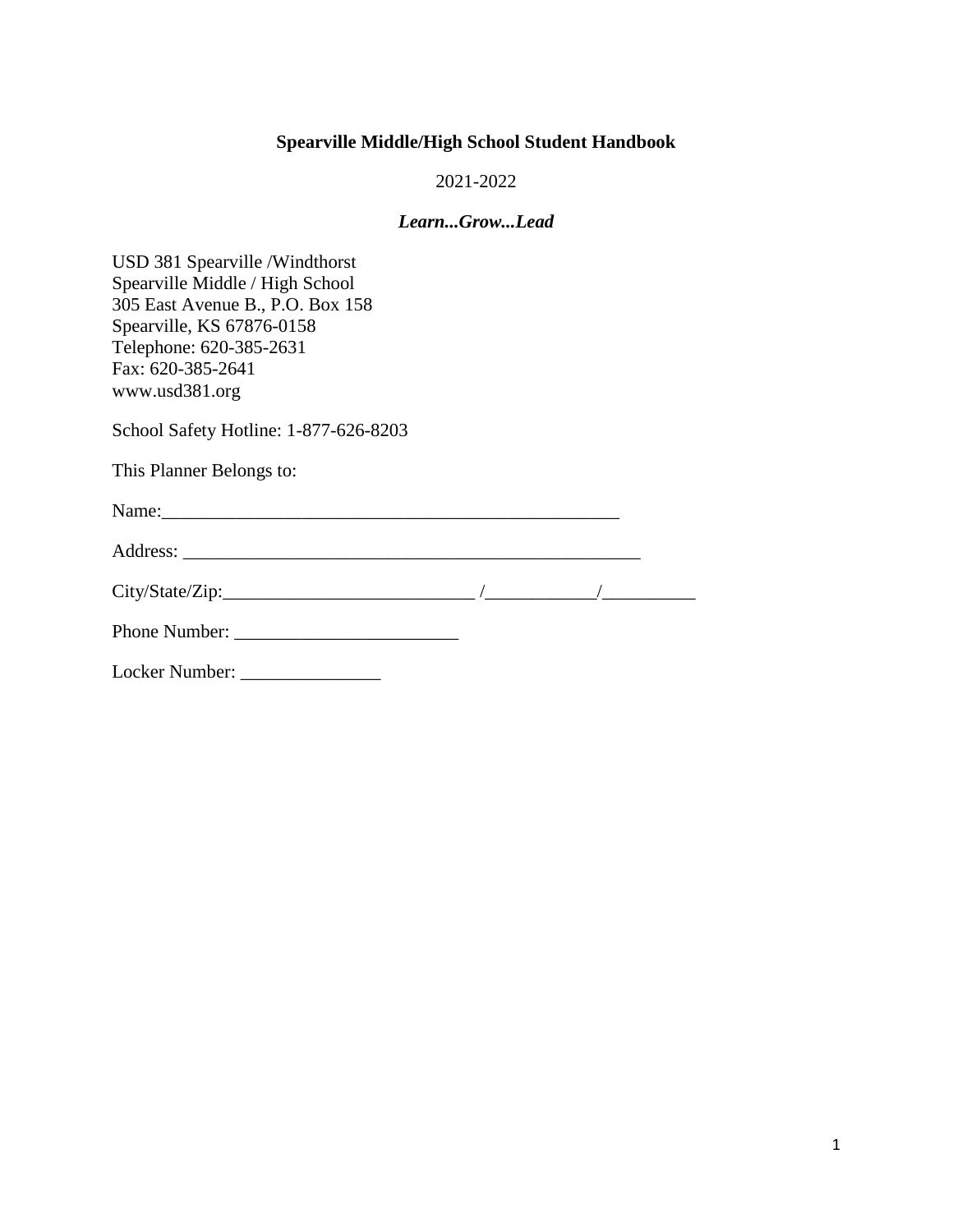#### **USD 381 Board of Education and Administration**

Brad Ackerman Board Member Michael Hubbell Board Member Erin Huston Board Member Randy Mettling Board Member Myron Ricke Board Member Riley Schmidt Board Member Clayton Stein Board Member

#### **Spearville Middle and High School Personnel**

Eli Applegate PE Jesse Bishop Computer Technician Josue Blanco Custodian/Grounds Robert Burcher Gifted Instructor Cassandra Burkhart Science Teacher Teri Hendrickson Art Teacher Connie Heskamp Business Teacher Sandy Hines Head Cook Amber Johnson MS/HS Library Aide Rena Ryberg English Teacher Gari-Ann Stein MS Teacher Lorie Stein Math Teacher Lisa Zimmerman Cook

Daryl Stegman Superintendent Kevin Rueb MS/HS Principal Daina Butler Elem. Principal

Katie Ackerman Pre-K thru 12 Counselor Michael Benish Math / Science Teacher Travis Callaway Physical Education/A.D. Janell Calvin Special Education Para David Friess Social Studies Teacher Rakel Halling Special Education Teacher Ashley Hubbell HS English/Yearbook Amy Indiek Special Education Para Andrew Kempke MS/HS Science Teacher Amy Kreger Special Education Para Katie Linke Campus/District Secretary Jacquie Miller Special Education Para Becky Ratzlaff Special Education Para Casey Rynerson Industrial Arts Teacher Tayler Stull Social Studies Teacher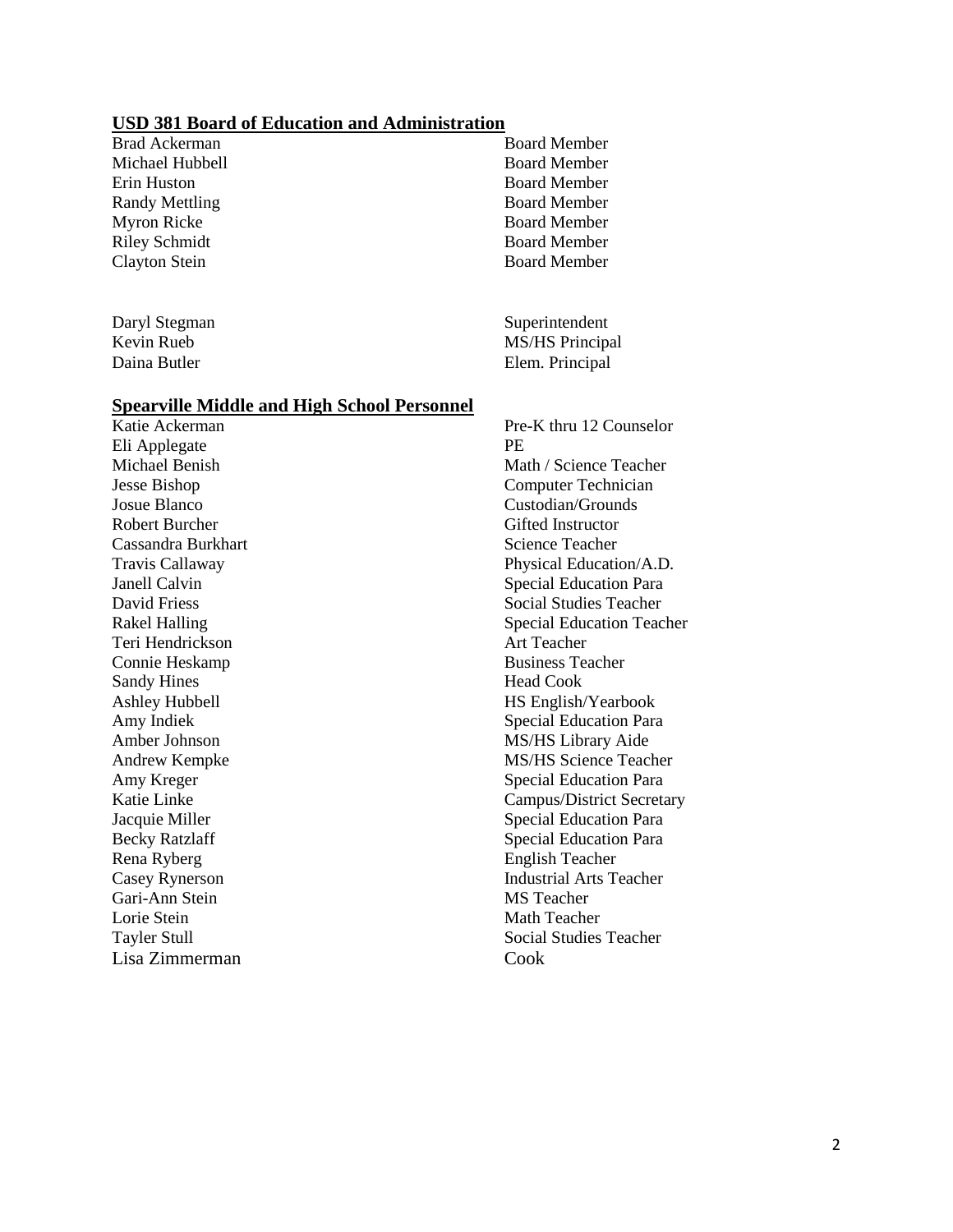### **USD 381 Mission Statement**

The mission of USD 381 is to ensure every child is proficient in all subject areas with the ability to use the knowledge, skills, and behaviors learned to meet the challenges of tomorrow.

#### **Spearville Lancers' Fight Song**

Fight all you Royal Lancers Fight for the Blue and White Forever For we are pushing, showing our might Fight, Fight, Fight Fight on and make them see We're out for a victory So fight on and do it right for Spearville Blue and White F<sub>L</sub>G<sub>H</sub>T

# **Purpose and Uses of the Handbook**

The purpose of this handbook is to acquaint students and parents with your school, its activities, organizations, and opportunities. This handbook contains school policies and procedures that are in effect in the Spearville Middle School / High School. Realizing that no handbook printed could answer all questions or problems, we invite the parents and students to visit us in the office. Some policies in this handbook will change as the need arises. All students are to obey all USD 381 employees. The principal's authority is not limited to the items listed in this policy.

#### **Student Agenda Planners**

Each middle school student will be issued a student agenda planner. High school students may request a planner at the beginning of the school year. Students can use this booklet to plan their activities at school and at home. The planner is intended to help the student with goal setting, time management, and study skills. Students will use their planners as hall passes. Teachers will be emphasizing planning as a school wide goal and assignments and grading of the planners may occur. Note: Students who lose or destroy their agenda books will have to pay the cost of replacement at \$5.00 each.

#### **Visitor Expectations**

Any non-student entering the Middle and High School building during normal school hours are requested to do the following:

- Enter the Middle School High School through the Main entrance located on Avenue B.
- Check into the office and receive a visitor's sticker prior to entering any other area of the building.
- Check out in the office when leaving the building.

# **Student Expectations**

School will begin at 7:50 A.M. daily and dismiss at 3:17 P.M. Students are allowed to enter the halls if they are going to study hall or to work with a teacher. All students should wait in the downstairs commons area until 7:40 A.M.

Unless students are waiting for a parent/guardian, or other transportation, they will need to be off the school grounds by 3:30 P.M. School sponsored activities are an exception.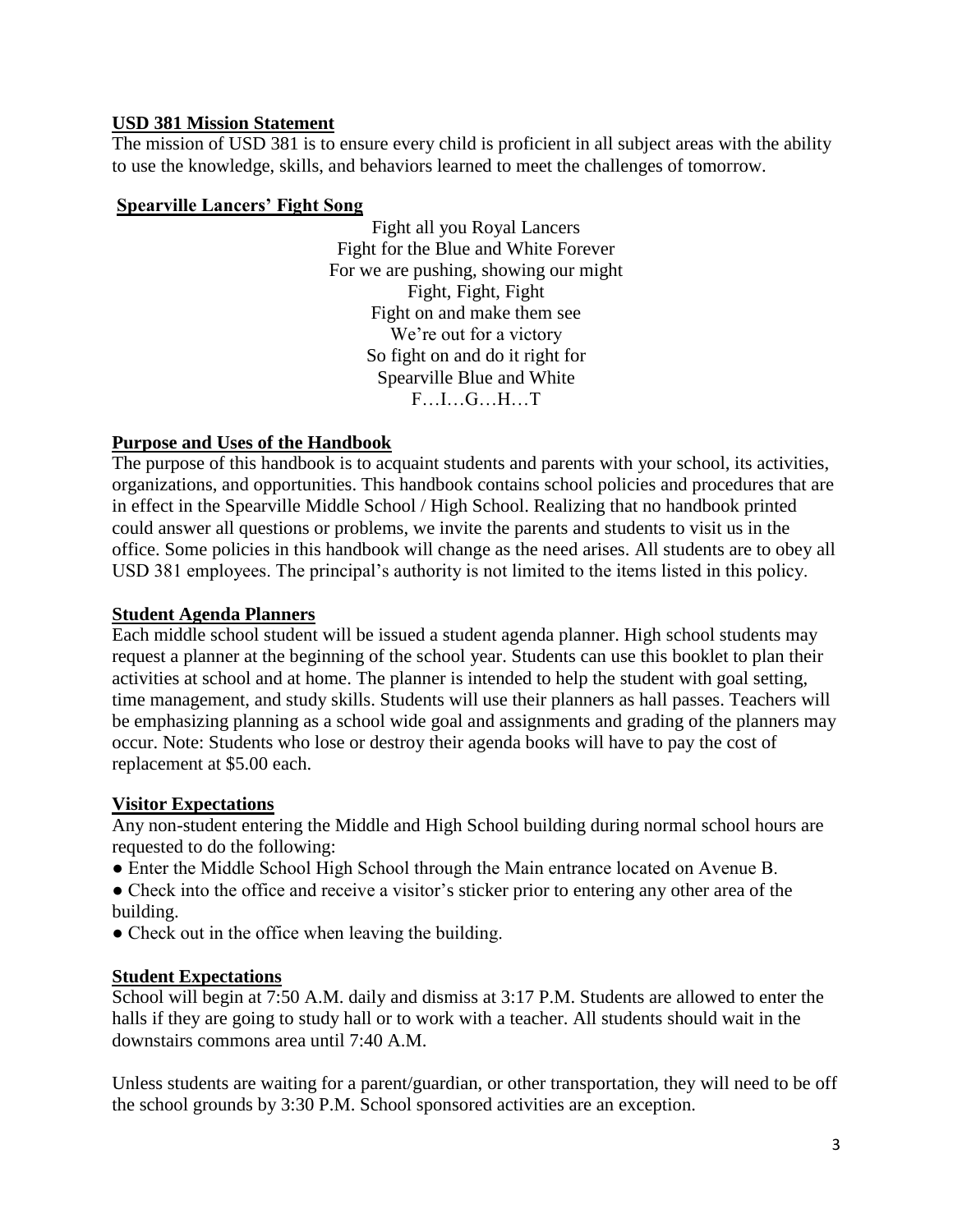### **Personal Items**

The school will assume no responsibility for personal items. Do not carry money in wallets or purses, except what you may need during the day. Do not leave purses and other personal belongings in the restrooms. If you have money or other items, please bring to the office for safekeeping. During P.E. classes and athletic practices, please keep personal belongings safely secured in your locked lockers. Skateboards of any kind are not allowed on school property.

### **Cell Phones and other Electronic Devices**

Cell phones and other personal electronic device usage will be prohibited from 7:50 a.m. to 3:17 p.m. each school day unless specific permission has been granted by a staff member. Students who are caught using a phone will have the phone confiscated and it will be released after 3:17 p.m. to the student. A second offense will result in confiscation of the phone and it will only be released to a parent/guardian. Additional violations of the cell phone policy will result in a discipline referral to the office.

### **Music Devices**

Music devices of any kind (this includes, but is not limited to IPODS, Air PODS, etc.) are not allowed to be on, or in sight during the school day. Students are not allowed to bring recorders and cameras to school as well without permission.

### **Clothing and Appearance**

Each student at Spearville MS/HS is responsible for proper dress, and for a neat, clean appearance. Extreme styles or sloppiness will not be allowed, and undergarments must be worn at all times. The principal is responsible for requiring students to make improvements in grooming when needed. The principal has the authority to send students home or to provide alternate clothing for students who are not properly attired. While it is impossible to list every item that should be included in the dress code, the following paragraph does provide some specifics. The principal has the authority to determine proper student attire and grooming. The principal's authority is not limited to the items listed in this policy.

# **Dress Code**

Spearville school students are expected to dress in a respectable, modest fashion during school and while attending school activities. Apparel such as spaghetti straps, halter tops, backless tops, mesh unlined shorts, pants with holes in areas that would be covered by a bathing suit, pajama pants, chains, bandanas, and apparel with inappropriate advertising (alcoholic, tobacco, etc.), tights, tight-fitting pants, cut-offs, or objectionable sayings are prohibited. The principal must approve school team apparel (such as track sweats) for classroom wear. There are no tank tops allowed. Tops and shirts must cover the midriff. Appropriate caps and hats are allowed at activities, but not in the school buildings during the school day. Shoes or sandals are to be worn at all times. Sandals should have protection for the foot. Students will be allowed to wear shorts and flip-flops only during hot weather in the fall and spring. Shorts should be loose fitting. Shorts may not be rolled at the top. Shorts will be allowed the first and fourth nine weeks. Please follow the diagram below to consider appropriate lengths for shorts, skirts, etc.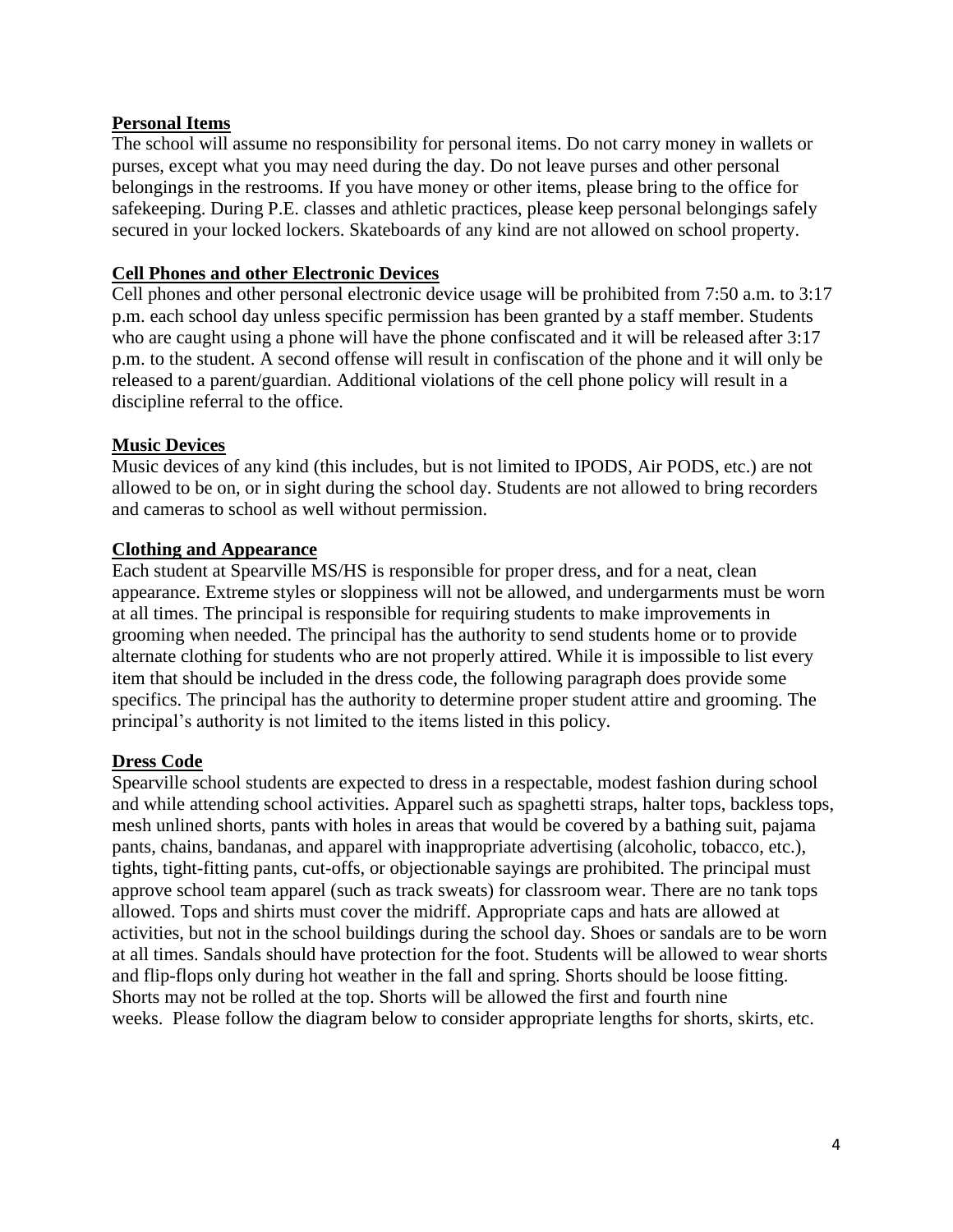

# **Cheating**

Academic cheating will not be tolerated. Any student found cheating or assisting in the act of cheating will receive a zero grade for the exam, project, paper, etc., and parents will be notified by the classroom teacher.

# **Care of School Property**

Students should respect and help maintain the condition of school property. This includes lockers, textbooks, Chromebooks, etc. If property is damaged, report it to the office immediately. Payment by students for damages will depend upon the circumstances.

Lockers are assigned to students at the beginning of the year. Lockers are the possession of the school district. School personnel reserve the right to search lockers at any time. Students have no expectation of privacy in the school locker. Students are required to keep their lockers neat and the door closed. The school is not responsible for missing items. Students may only use one locker. Locker locks are the student's responsibility. If you elect to use a lock, the office needs the combination/spare key.

All textbooks are loaned to students. Students are expected to take very good care of textbooks. Textbooks are to be covered with a book cover. Books not returned in similar condition as checked out are subject to damage charges.

#### **Telephone Calls**

Students may come to the office to use the phone to contact parents, and only for emergencies. Any long distance calls made on the school phone must be logged in on the phone ledger, and only after obtaining permission from the office secretary. Calls to parents for homework assignments, etc. are not considered emergencies.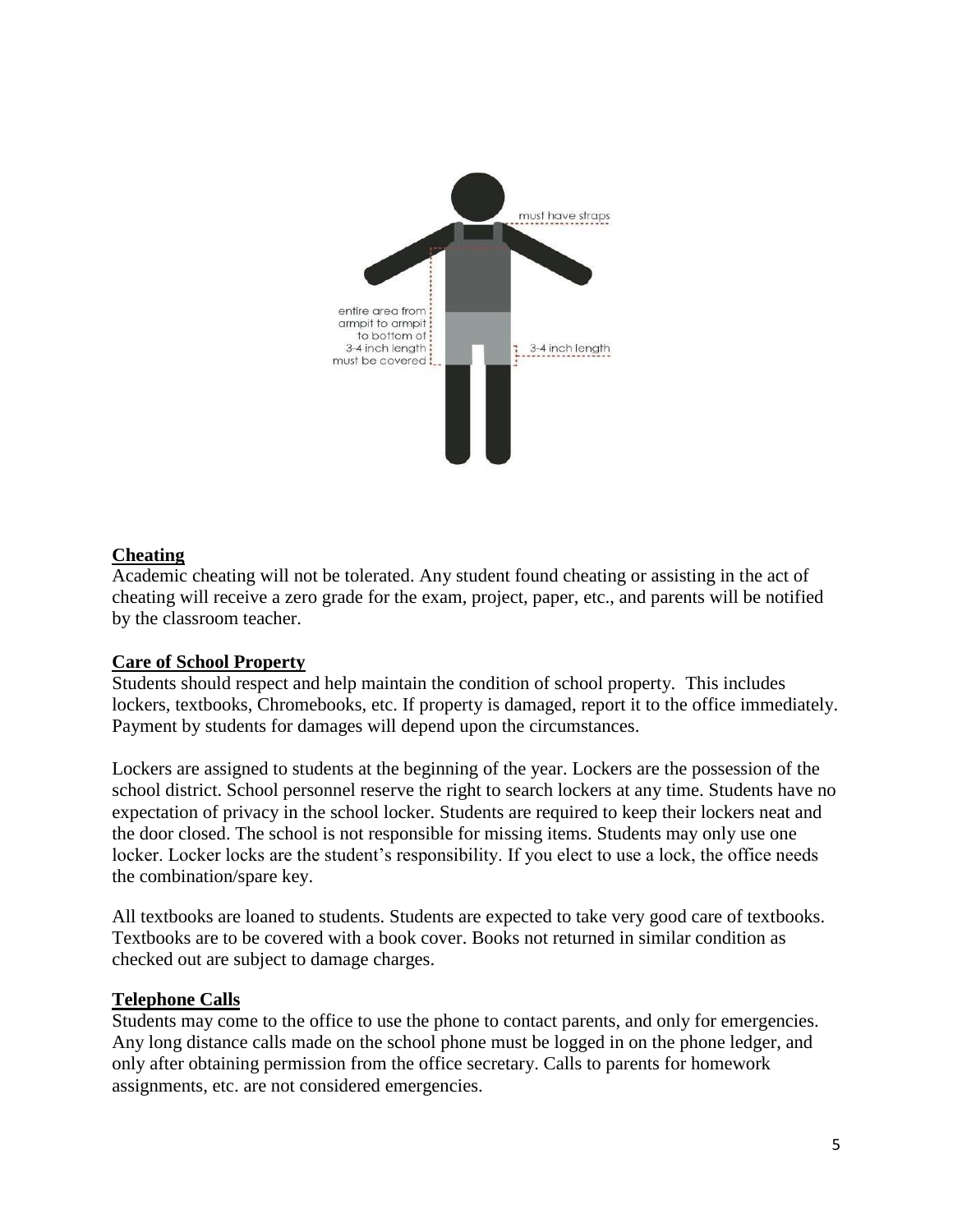# **Parking**

Handicapped parking will be allowed in designated areas. Student parking is available west of the middle school and gym. Students will also be allowed to park in the east parking lot. No parking areas include: north of the Middle School and High School*,* spaces designated by signs and handicapped parking. Parking East of the High School will be designated for staff only, unless otherwise marked. Student vehicles and belongings are subject to search at the discretion of the principal.

### **Medication**

Students taking prescription or over the counter medication that parent's desire the school to administer must bring a signed permission form to give the medication to the student. The note must list the dosage and how long he/she will be taking the medication. All medications will be in prescription bottles or original containers and will be kept in the office. A first aid kit is available in the office for minor emergencies. Over the counter medicines will need to be kept in the office as well.

### **Food and Drink**

No beverage or food is allowed in the classrooms during the school day without the permission of the principal. Students are allowed to carry clear bottles with water throughout the day.

### **Lunch / Food Service**

Spearville Middle and High School has a closed lunch policy. Students are not allowed to leave the campus or be at their vehicles during lunch. Students may bring sack lunches in the morning. Students are not allowed to have restaurant or fast-food lunches delivered to school. No outside food or drinks are allowed. Students will report to the cafeteria area during their assigned lunchtime. Students are not allowed into the main building without permission and supervision by a staff member. Food is not to be taken out of the cafeteria and plates are to be cleaned when finished. After lunch, students are encouraged to relax in the cafeteria or go enjoy the activities in the upstairs Common's area. All other areas of the school are off limits.

School lunch prices can be found on the fee schedule. Families may purchase lunches at any amount desired. All meal purchases go into a family account and the meal price is deducted at the correct amount for each student when they purchase a lunch at lunchtime. Low account notices will be sent out weekly with the student and monthly notices will be mailed out. We will not charge meals unless your parents contact the office and make arrangements. Meal payment by students may be made before school, after lunch, or after school. One carton of milk is included with each meal. Additional milk may be purchased as per fee agreement. Prices of meals and extra milk are subject to change.

# **Kansas Attendance Laws**

According to the attendance laws of Kansas (72977, 72111, and 721113), every child is to attend school until they reach 18 years of age. Specifically, the law states: "Each time that a child is required to attend a public school and that child is absent inexcusably for 3 consecutive days, 5 days in a semester, or 7 days in a school year, the attendance official from the district will make a report of their absences to the designated authorities of the state." This means that the child will be referred to appropriate legal authorities if they are absent three (3) consecutive days, five (5)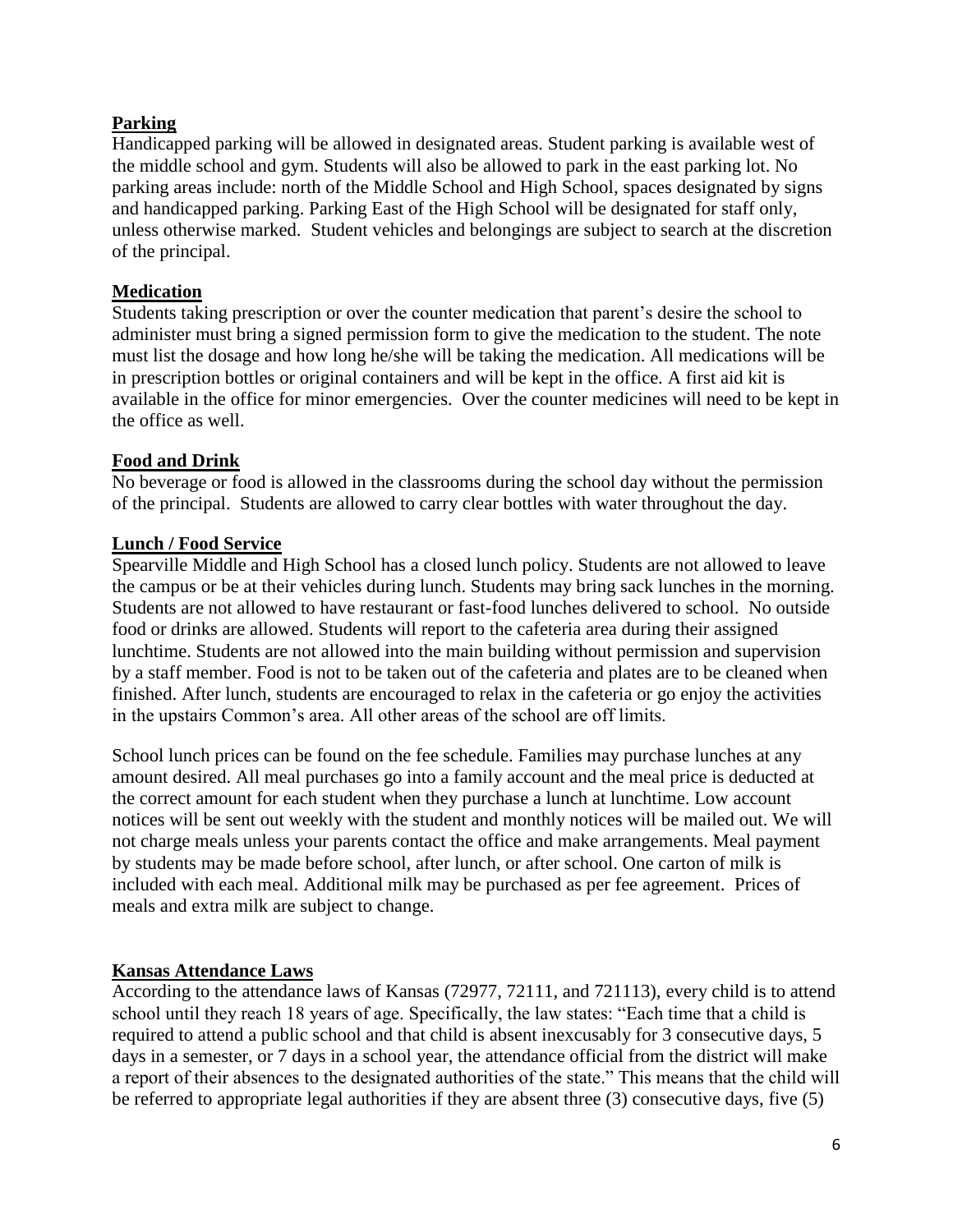days in a semester, or seven (7) days in a school year inexcusably. School administration may request that parents/guardians provide a doctor's note at their discretion. Absences of one to three hours shall be counted as one half (.5) day of absence. Absences of 4 or more hours of school will count as a full day absence.

# **Tardies**

Students are given three-minute passing periods to switch classes. Students are to be in class when the bell rings. Teachers will record and discipline students tardy to all classes. Problems that are not the student's fault, such as talking to a teacher or being in the office, etc. shall receive a pass to class. Students late to a class more than fifteen minutes of the period will be counted as absent rather than tardy. Tardy count will zero out each semester.

# **Attendance**

If a student arrives at school after the school day starts, they must report to the office and receive a pass before reporting to class. If you are going to leave school early for a doctor's appointment, etc., parents should send a note from home and give it to the office the morning of the appointment. The student will then receive a permission slip to leave at the designated time. Students must sign in and out on the checkout sheet in the office*.* Students will not be allowed to check out and run home because they forgot items needed for school*.*

When a student is absent, it is the responsibility of the parent or legal guardian to call the school between 7:30 and 8:30 a.m. to explain the nature of the absence. If a student is aware they are going to be absent, the office should be contacted prior to the absence. This applies to missing a single class or the entire day. If the school has not been contacted by 8:30 a.m. about a student's absence, an attempt will be made to contact the parents to obtain the status of the student. Failure to provide written medical verification within one school days of return from school will result in the absence being unexcused. The principal has been designated to determine the acceptability and validity of the excuses presented by the parent(s) or the student.

Students accumulating six (6) absences in the same class during the semester will be contacted by a school administrator. A letter and copy of the attendance policy will be sent to the parents informing them of the six absences. Parents will be notified again and will meet with the principal to develop an attendance contract when students accumulate nine (9) absences in the same class during the semester. A conference with the parents will be required. The County Attorney or SRS may be contacted. Twelve (12) absences in the same class during the semester will result in truancy being filed. The County Attorney or SRS may be contacted. Students of active Duty Personnel shall have additional excused absences at the discretion of the district for visitations of relatives for leave or deployment.

# **Excused Absences**

It is the student's responsibility to clear absences with the attendance office within 24 hours. Failure to clear absences within 24 hours will result in an unexcused absence. The State of Kansas delegates to the Board of Education the responsibility of determining reasons for excusable absences.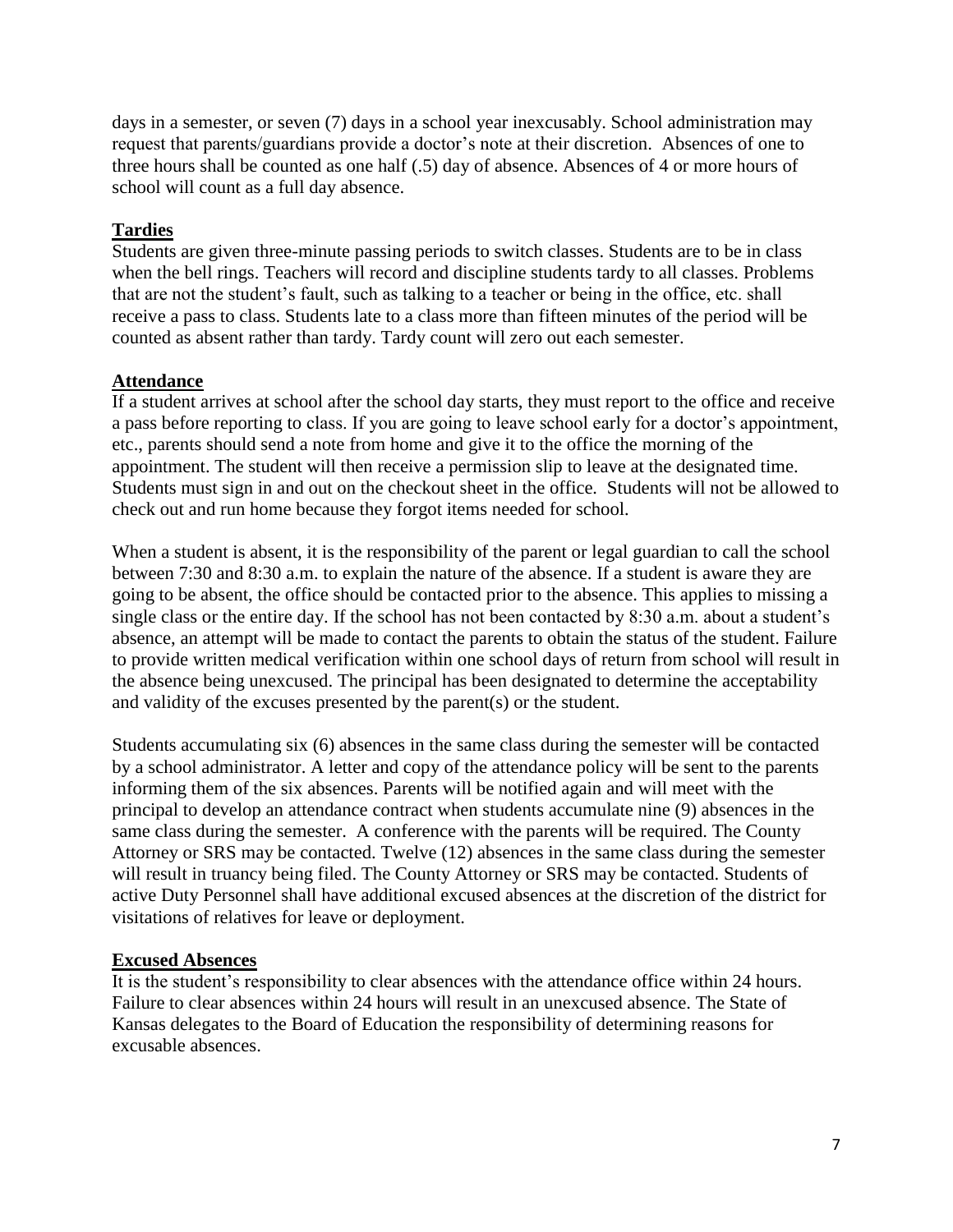The following are reasons for excusable absences:

- \* Personal illness (Physician's note will be required for any absence over three days).
- \* Serious illness or death of a family member or close friend.
- \* Obligatory religious observance of the student's own faith.
- \* Participation in a school approved student activity.
- \* Verified physician or dentist appointments (which can be verified by appointment card)
- \* Court appearance (which can be verified through court services' officer)
- \* Emergency situations requiring immediate action (which can be verified)

\* An absence, which has been requested in writing and approved in advance by the building administrator. An extended absence form must be filled out and on file in the office before the absence occurs.

### **Unexcused Absences**

An unexcused absence is one which has been classified as such by the building administration. An absence will be classified unexcused if it does not fit one of the Board of Education's stated reasons for excusable absences or if the building attendance procedure is not followed by the student and the parent/guardian. Students with unexcused absences may be excluded from attending before or after school activities. Students with an unexcused absence will receive a 0% for any class work (tests, quizzes, assignments, etc.) for the date of the unexcused absence.

Absences shall be unexcused if:

\* Such absence is not excusable under the Board of Education's approved reasons for absences.

\* The student leaves during school hours without permission.

\* The student does not attend class.

\* The student fails to comply with building attendance procedures. This includes situations in which a parent/guardian fails to notify the attendance office within twenty-four hours of the student's return to school.

# **Truancy:**

Each principal is designated as a school attendance officer with the authority to report cases of truancy to the Office of the County Attorney. A student is truant if:

1. The child is subject to the compulsory attendance law (ages 7-17) but is not enrolled in a public or nonpublic school, or,

2. The child is subject to the compulsory attendance law and is enrolled in school, but is inexcusably absent for either three consecutive days or five days in a semester, or seven total days during the academic year. (K.S.A. 72-113)

3. A 16 or 17-year-old student may be exempt from the compulsory attendance requirement if one of the following criteria is met:

a) The student is regularly enrolled in a program recognized by the local board of education as an approved alternative educational program.

b) The student and parent attend a final counseling session at the school and both sign a disclaimer, provided by the school acknowledging the ramifications of terminating the student's educational program. Alternative educational options available to the student will be reviewed during the final counseling session. Students who are eighteen years of age may request that they be responsible for their attendance, with parental approval. In such instances, the school will notify the parent/guardian of this change in notification requirements. An eighteen-year-old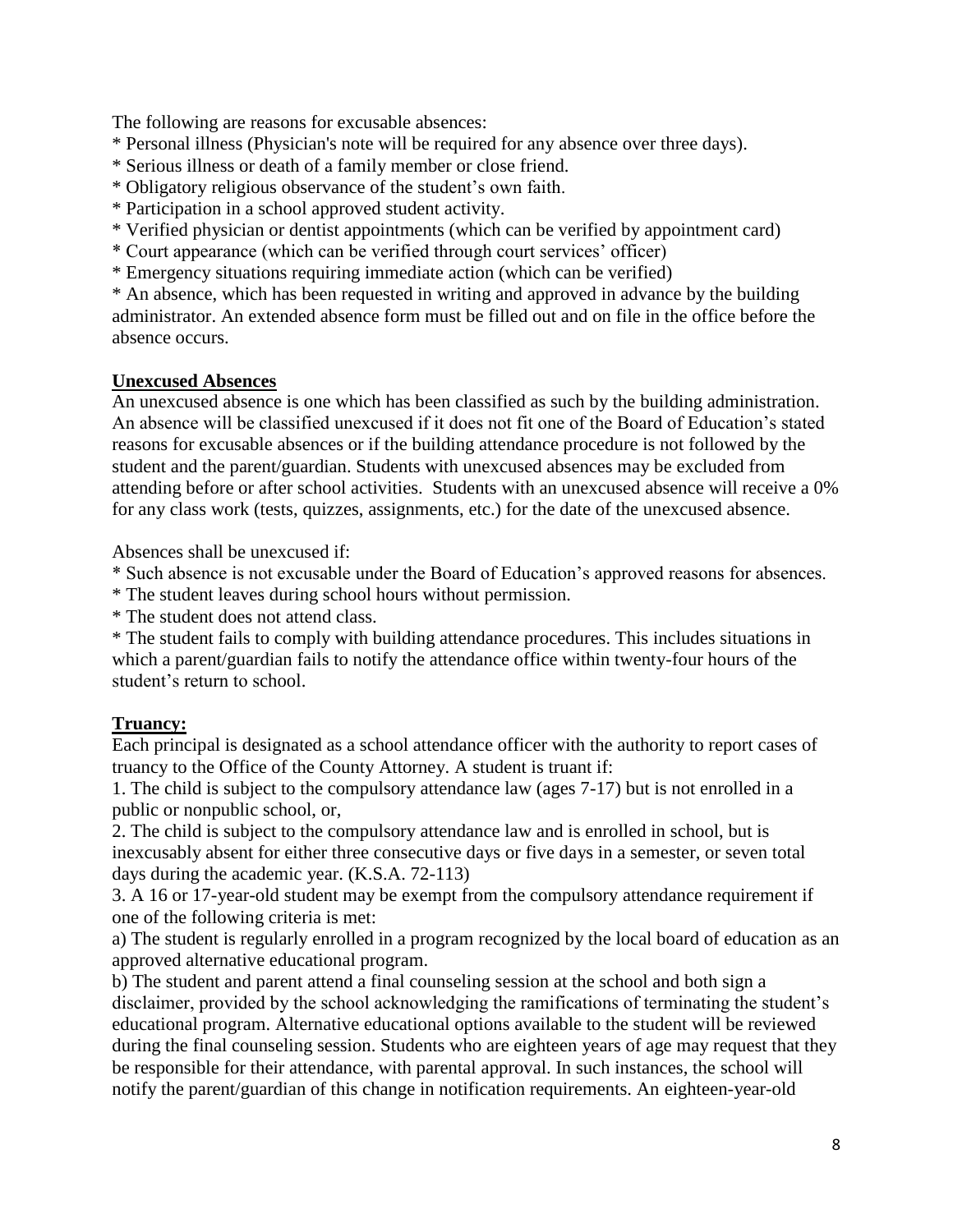student is not subject to the compulsory attendance statute and may be dropped from the active roll if not in regular school attendance. Participation in extracurricular activities (trips, sports, parties, cheerleading, etc.), requires that you must attend classes. All students planning to attend any extracurricular activities will need to be in attendance at 7:50 a.m. Exceptions to this policy must have prior administrative approval. If a student leaves school due to illness or other emergency the student should not attend athletic practice after school of the same day without administrative approval.

### **Illness**

In the event of a student being ill, we would request parents keep the student at home until the student has been 24 hour fever free and not thrown-up for 24 hours. Fever would be considered 100 degrees Fahrenheit or above.

#### **Make-up Work**

All work missed because of absence is to be made up. Students who know they will be absent and are sure they will be excused, should get assignments and complete them in advance. Upon his/her return to school, the student's first consideration must be for the immediate assignment. Students will be given 2 days for the initial day they were absent, and one day for everyday missed after the first day. Example; Two school days missed, equals three school days to make up all missed work. The work should be turned in on the third day. Please remember it is the responsibility of the student to obtain and make up his or her work.

### **Counselor - Guidance Office**

Spearville MS/HS provides counseling services through our school counselor. Services provided, but certainly not limited to, are:

- 1. Planning your class schedule and enrollment.
- 2. Standardized testing and interpretation of the results.
- 3. Scholarship and financial aid services.
- 4. Career information and planning.
- 5. Personal problem solving.

Students may come to the guidance office on a drop-in basis or may make an appointment. Ask your instructor for a pass to the counselor's office or get a pass ahead of time from the counselor. If your parent wishes to come, it is usually best to phone in first and set up an appointment. The counselor is a K –12 counselor and is out of her office at least one day per week at the elementary. Students need to realize that your counselor wants to visit with you whenever the need arises.

# **College Visits**

Students are highly encouraged to make formal and informal visits to college campuses throughout high school. Students will need to contact the schools they are interested in to schedule their visits and arrange their own transportation. Many schools offer specific day "Junior Days" or "Senior Days" as well as the opportunity to schedule individual visits. Students are expected to complete a college visitation form prior to attending the visit and may be asked to provide evidence of their visit in order the absence to be considered an excused absence. The form can be picked up from the hanging file in the front entry or from the counselor.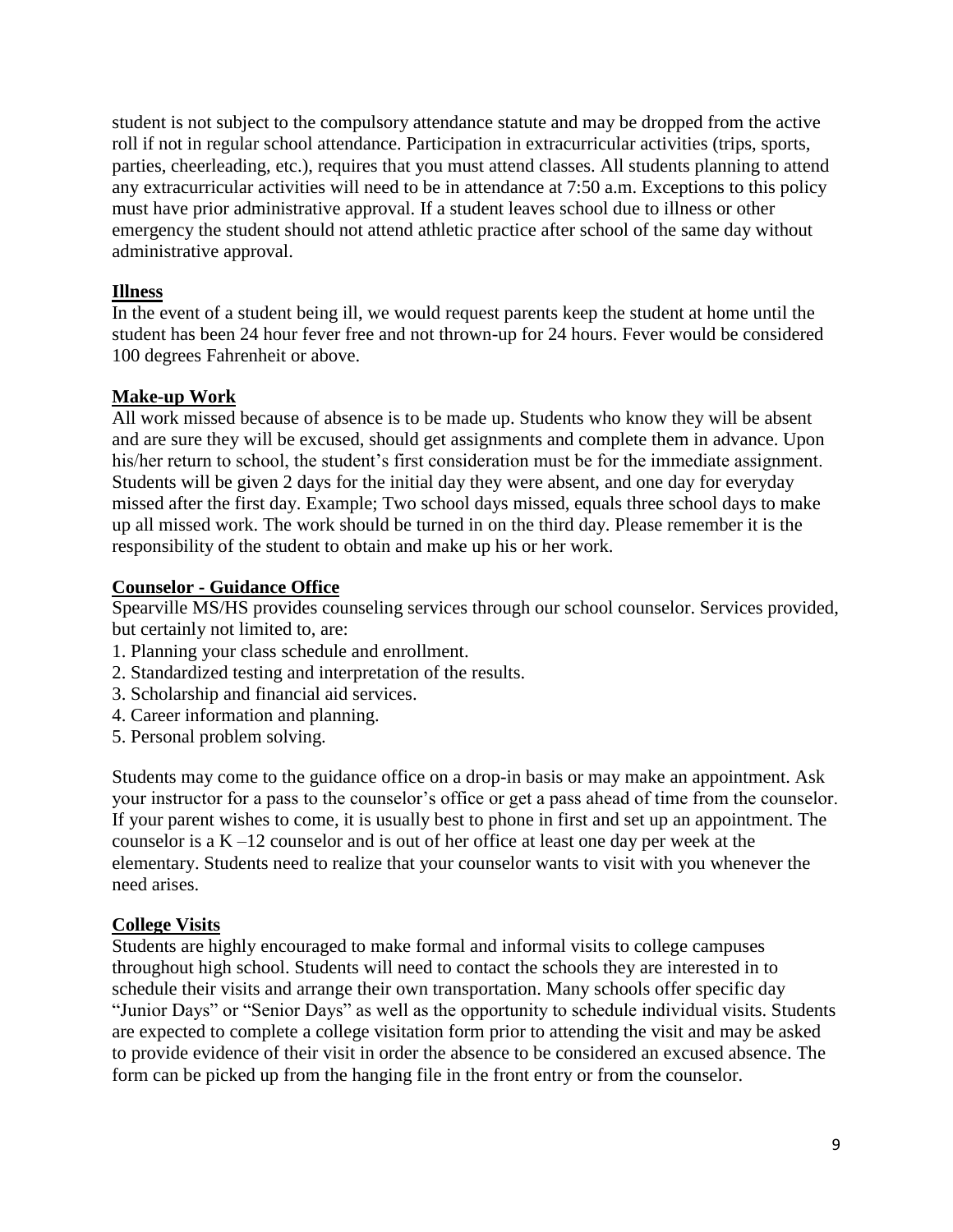### **Grading Scale and Reporting**

Spearville Middle School and High School records at the end of each nine weeks. At the end of each semester the grades from the two nine weeks are averaged together to get a student's semester grade. Classes provided from outside entities such as online courses and Dual Credit courses may only provide us with an official grade at the end of the semester. The semester grade is what is used to calculate a student's cumulative G.P.A. The following grading scale is used:

A 100% - 90% B 89% - 80% C 79% - 70% D 69% - 60% F 59% and Below

Students can earn recognition for their academic achievement by making the "A" Honor Roll or "B" Honor Roll at the end of each nine weeks. To be placed on the "A" Honor Roll, a student must have received grades no lower than 90%. To be on the "B" Honor Roll, a student must have received grades no lower than 80%.

#### **Graduation Requirements**

USD 381 requires each graduate to earn a minimum of twenty-four (24) credits. The graduation requirements from Spearville High School are as follows:

*Five Credits of Language Arts* English 1 (9) 1 Credit English 2 (10) 1 Credit English 3 (11) 1 Credit English 4 (12) 1 Credit or Applied Communications Speech 1 Credit

*Three Credits of Mathematics-one credit must be either:* Algebra 1 Credit or Geometry 1 Credit

*Three Credits of Social Science – two credits must be :* American History (11) 1 Credit American Government (12) 1 Credit

*Three Credits of Science – Two credits must be:* Physical Science (9) 1 Credit Biology (10) 1 Credit

*One Credit Physical Education and Health – one credit must be:* Physical Education & Health (9) 1 Credit *One Credit of Fine Arts*

*The remaining units may be selected from the elective courses offered at Spearville High School. Students not obtaining the required credits will not be allowed to participate in graduation activities.*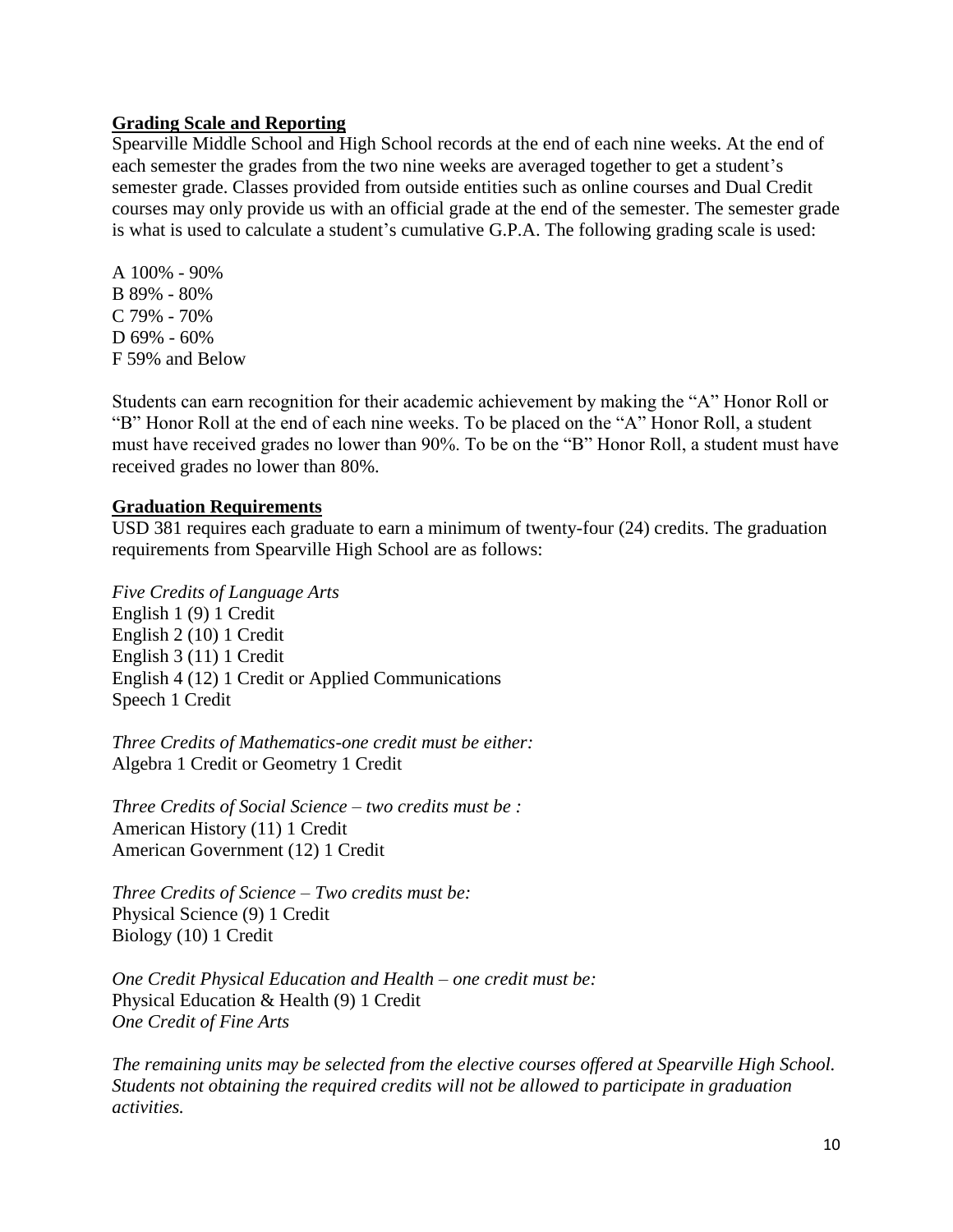Students are encouraged to start looking into post high school options early as many postsecondary schools have admission requirements that could include specific courses and test scores. Students who are interested in participating in collegiate athletics and activities need to be in communication with the counselor to determine the extra requirements. Students may also want to consider completing the Qualified Admissions Curriculum and Kansas State Scholar Curriculum.

### **Student Teacher Aides**

Any senior student who is interested in becoming a teacher or office aid may request this option at enrollment time. Not all requests will be granted. Determination of who will be selected as an aide will be made by the Principal and Counselor. The following information will be used to guide their decision: future plans of the student, G.P.A., attendance, and discipline record. Student Teacher Aides will be awarded one-quarter credit per semester based upon a "pass or fail" grade. This grade will not be figured into a student's overall grade point average.

### **Foreign Exchange Students**

Foreign Exchange Students on a one-year program will not be eligible for a Graduation Diploma from USD #381. There is one exception to the above policy: A student that has graduated from his school in his home country, is not yet 20 years of age, and the following criteria is met:

1. Must have had at least 4 years of English before enrolling at USD #381.

2. Complete all subjects satisfactorily, including all required subjects for graduation.

3. Must have reached their 16th birthday upon enrolling.

4. Must furnish documentation with conversion and translation of schoolwork from their school in their home country.

5. Is a student in good standing the full year.

Foreign Exchange Students may receive a Certificate of Attendance Diploma from USD #381 if the following is completed:

1. Is a student in good standing the full year.

2. Complete all subjects satisfactorily.

3. Must furnish documentation with conversion and translation of schoolwork from their home country school.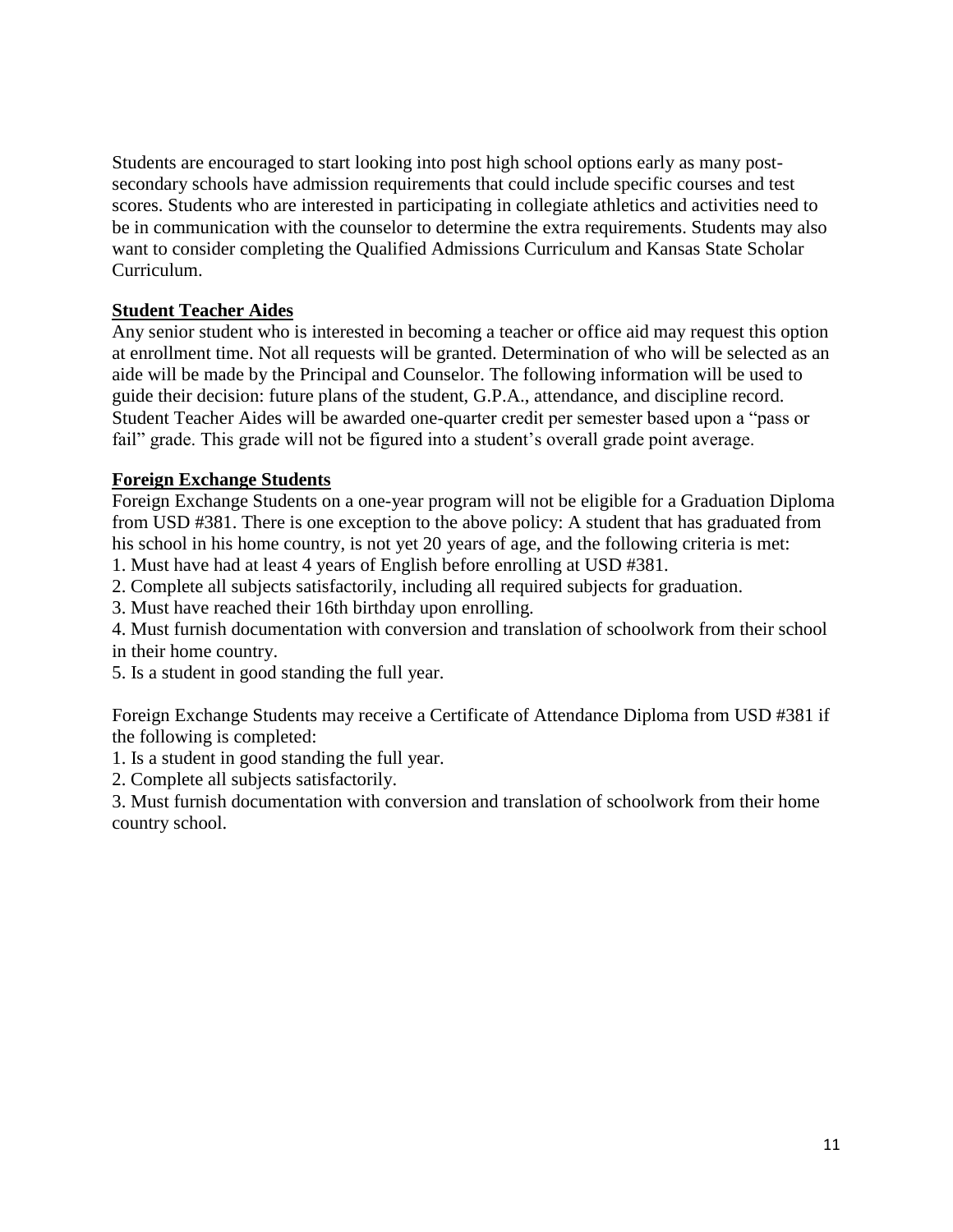# **Lancer Time**

The purpose of Lancer Time is to serve as an extension and enrichment of the educational program. Lancer Time provides opportunities to seek individual help from teachers and participate in school activities. Lancer Time will reduce classroom interruptions and alleviate problems associated with make-up work. Lancer Time will be used for lessons on social/emotional growth, ACT preparation and review, Tutorials, Class Meetings, Career research, and reading interventions. Seminar guidelines:

1. Grades will be assigned for participation and assignment completion in Lancer Time. Students will earn  $\frac{1}{4}$  credit per semester and will figure into your overall grade point average.

2. Students will be assigned to Lancer Time classrooms by grade level.

3. Students will report to their classroom for attendance.

4. Students who have a D or an F in a class will not be permitted to attend class or activity meetings held during Lancer Time. Instead, they will need to attend tutorials.

Students are expected to report to Lancer Time with all necessary materials (books, paper, pen, calculator, etc.).

5. Lancer Time is not a free time for game playing and visiting.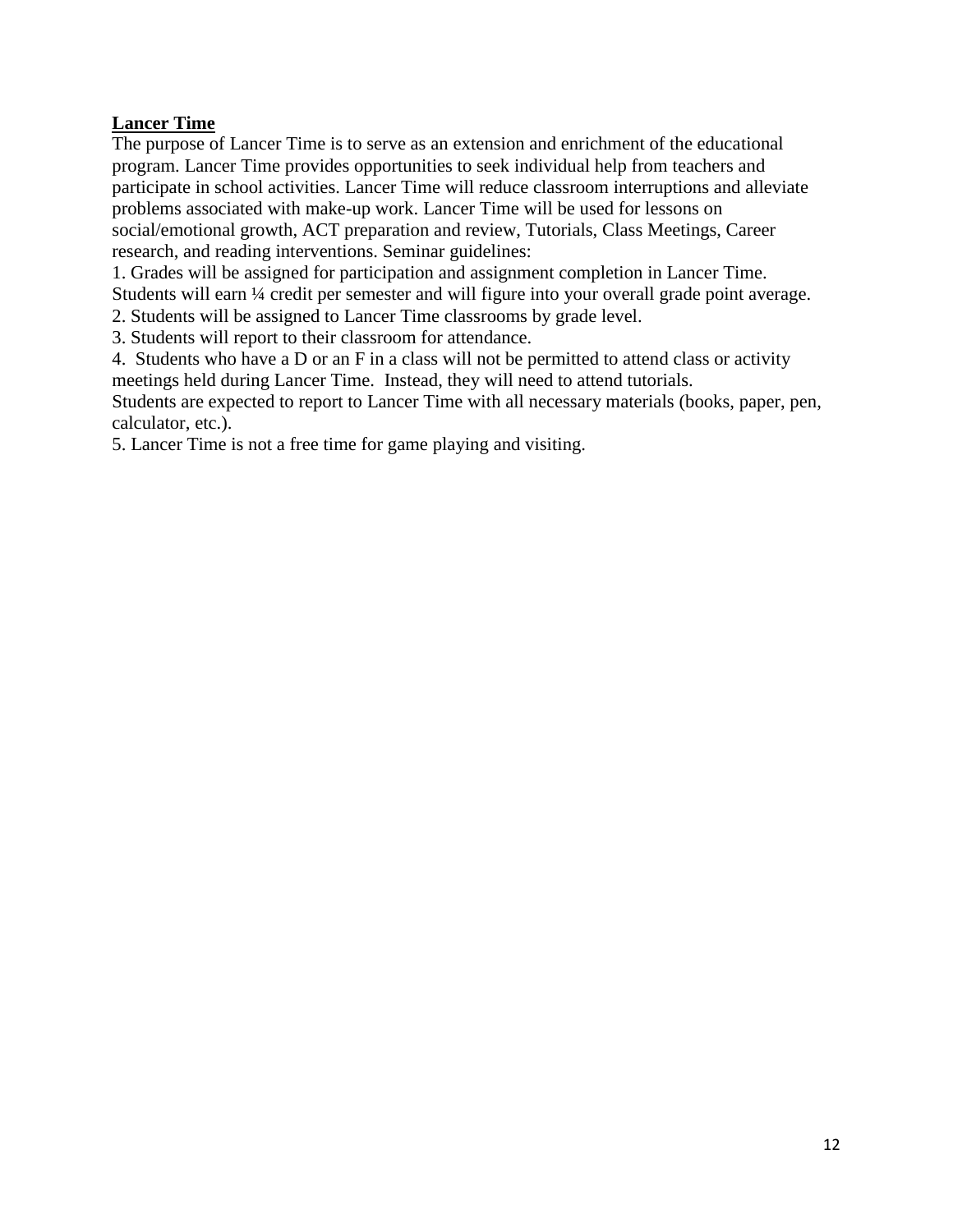# **Discipline**

The rules of good school behavior are simple. If a student is respectful and reasonable in all actions, good conduct is being observed. Teachers have the right to teach and students have the right to learn from instruction. Students whose behavior distracts from the normal classroomlearning environment will be dealt with in a variety of ways. Some examples are after-school detention, campus/lunch clean up, lunchtime detention, in-school suspension, room clean up or suspension from school. Students are reminded that respect for staff members and other students are very important. We conduct an educational program and no behavior of any student will be allowed to continually disrupt the classroom-learning environment. Breaking a rule means you are willing to pay the consequences. The following board of education adopted disciplinary procedure will be used at Spearville MS / HS.

| <b>Level 1 Infractions</b>          | <b>Possible Disciplinary Actions</b> |
|-------------------------------------|--------------------------------------|
| 1-3 Tardies                         | <b>Student Conference / Warning</b>  |
| 1-2 Unexcused Absences              | <b>Parent Contact</b>                |
| <b>Public Displays of Affection</b> | 1-3 days detention                   |
| <b>Dress Code Violation</b>         | 1 day in school suspension           |
| Defiance / Failure to Comply        | 1-3 hours of community service       |
| Disruptive Behavior                 | Confiscation of device               |
| <b>Academic Dishonesty</b>          | Removal from extra-curricular event  |
| Vehicle / Driving Infractions       | Zero for class assignment            |
| <b>Cell Phone infractions</b>       |                                      |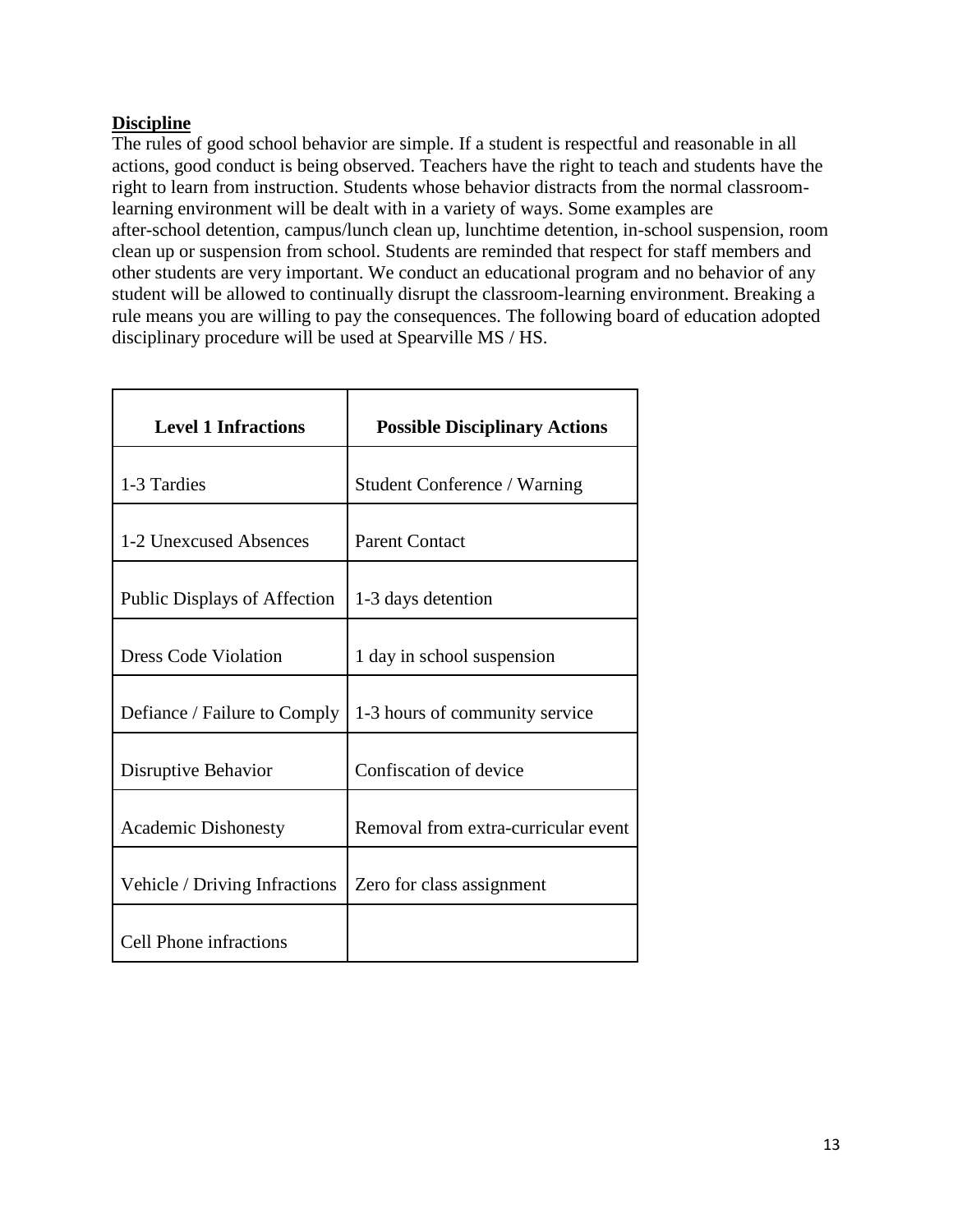| <b>Level 2 Infractions</b>                           | <b>Possible Disciplinary Actions</b>              |
|------------------------------------------------------|---------------------------------------------------|
| Disrespect to staff                                  | Parent contact                                    |
| Sexual innuendos towards either students or<br>staff | 2-4 days detention                                |
| Student hazing                                       | 2-4 days in school suspension                     |
| Theft of less than \$50                              | 2-6 hours of community service                    |
| Destruction of property less than \$50               | 1-4 days out of school suspension                 |
| Possession or use of tobacco                         | Parent retrieval                                  |
| Vaping                                               | Removal from min. 3 extracurricular<br>activities |
| Possession of alcohol                                |                                                   |
| Bullying or taunting of other students               |                                                   |
| Flagrant misbehavior                                 |                                                   |
| 4-6 tardies                                          |                                                   |
| 3-5 unexcused absences                               |                                                   |
| Repeated insubordination of Level 1 offenses         |                                                   |
| Contraband items                                     |                                                   |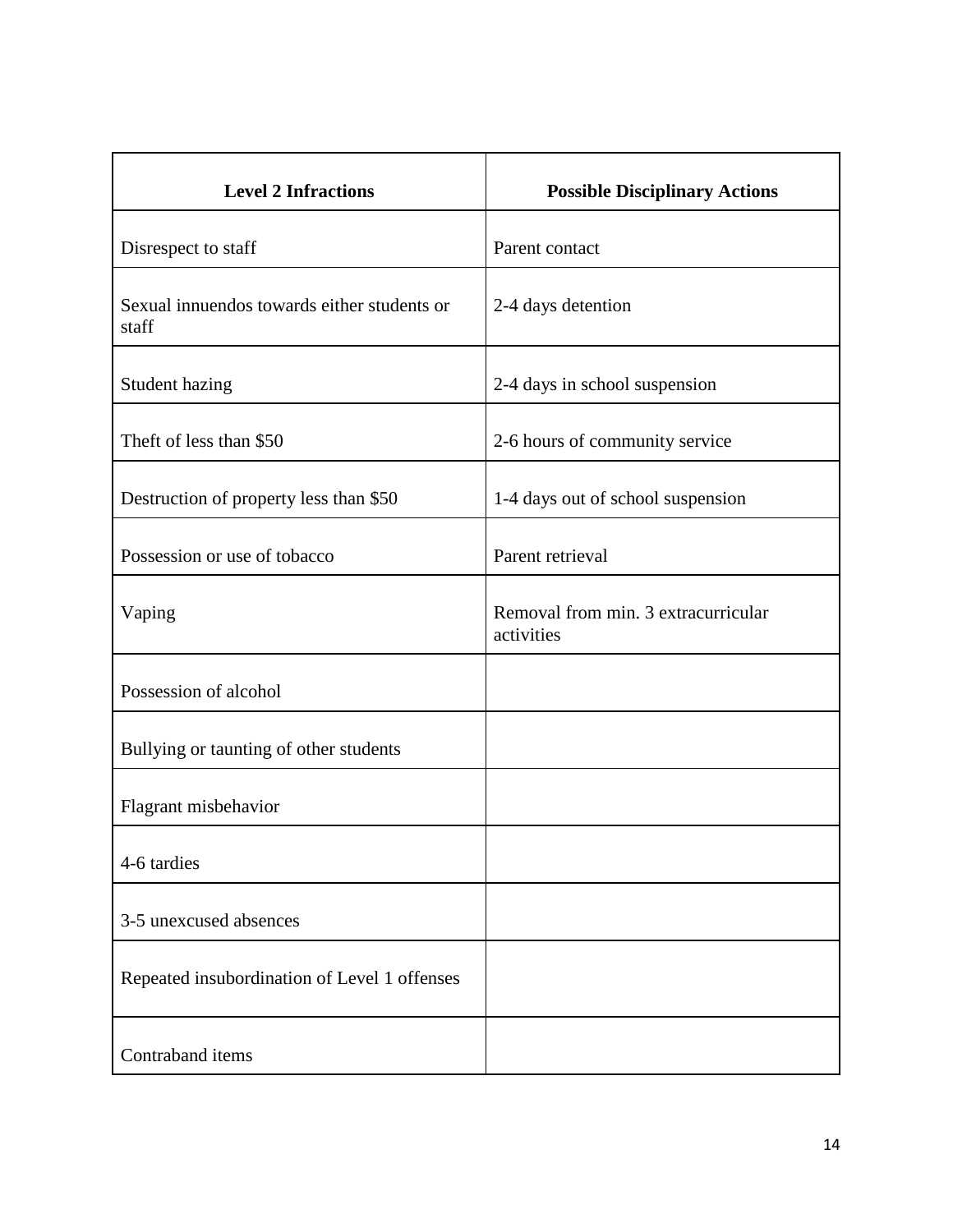| <b>Level 3 Infractions</b>                      | <b>Possible Disciplinary Actions</b> |
|-------------------------------------------------|--------------------------------------|
| 7 or more tardies                               | <b>Parent Contact</b>                |
| 6 or more unexcused absences                    | 4-10 days in school suspension       |
| Theft of \$50-\$150                             | 4-10 days out of school suspension   |
| Destruction of property \$50-\$150              | 8-12 hours of community service      |
| Verbal assault or threat of violence to student | Behavior management contract         |
| Verbal assault or threat of violence to staff   | Confiscation of device               |
| Sexual harassment towards another student       | Parent retrieval                     |
| Sexual harassment towards staff                 | Attendance hearing                   |
| Fighting                                        | Academic plan                        |
| Repeated Flagrant Misbehavior                   |                                      |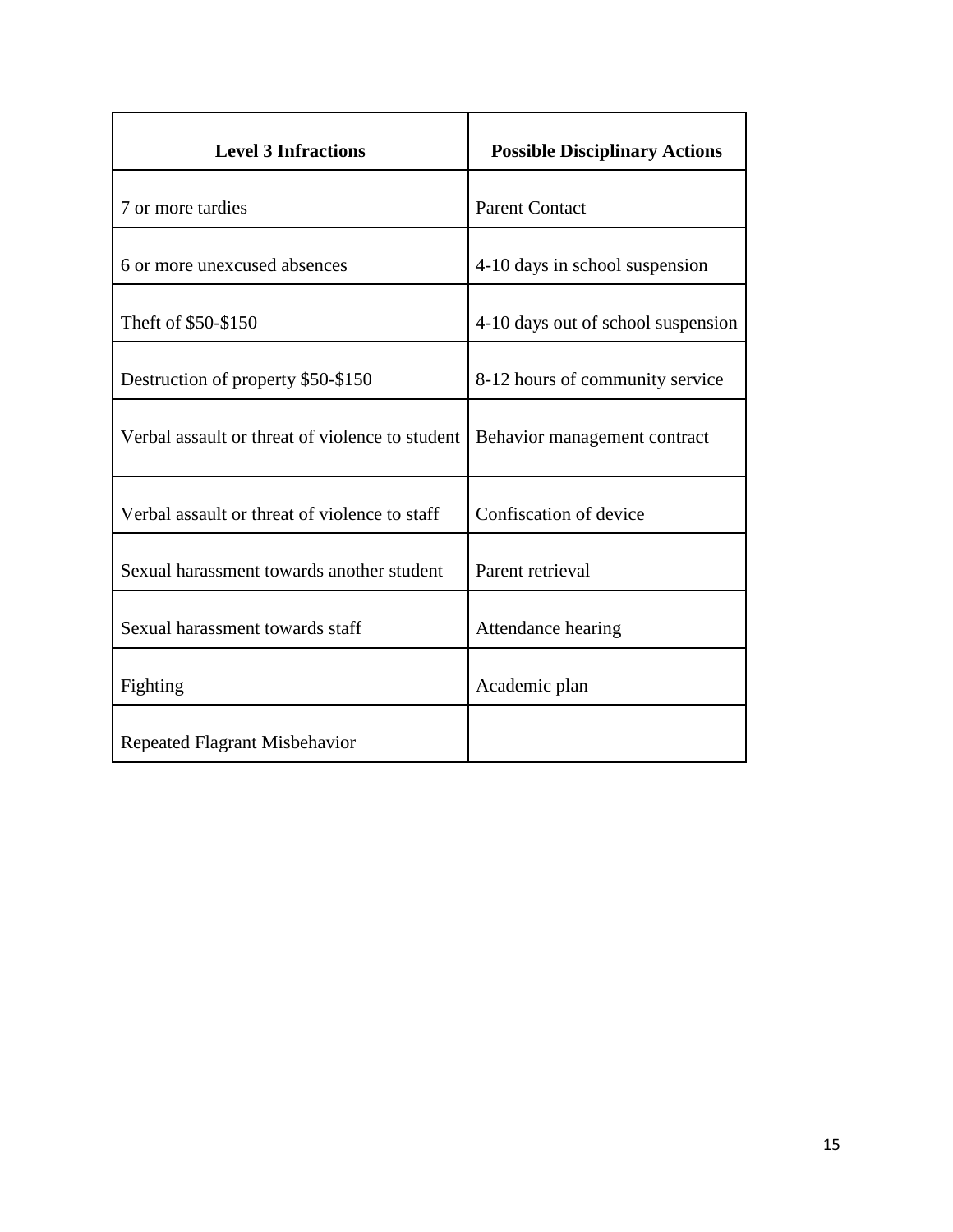| <b>Level 4 Infractions</b>                                            | <b>Possible Disciplinary Actions</b>                         |
|-----------------------------------------------------------------------|--------------------------------------------------------------|
| Aggravated assault or battery with a weapon<br>against a student      | Referral to law enforcement                                  |
| Aggravated assault or battery with a weapon<br>against a staff member | Long term out of school suspension<br>(greater than 10 days) |
| Simple assault of a staff member                                      | Expulsion                                                    |
| Theft of more than \$150                                              |                                                              |
| Destruction of school property over \$150                             |                                                              |
| Possession of illegal drugs                                           |                                                              |
| Possession of a weapon                                                |                                                              |

Guidelines will be followed; however, each incident will be handled on an individual basis. The school recognizes that incidents may also occur which are not listed. In this case, the situation will be handled at the discretion of the building principal.

# **Public Display of Affection**

Holding hands is permissible for high school students only. Other activities such as kissing, sitting on laps, etc. is inappropriate. These activities are not permissible on school grounds, or at school activities.

#### **Suspension and Expulsion**

If a student (or any number of students) causes disruption or disorderly conduct, the result could be suspension or expulsion from school based upon the level of the infraction.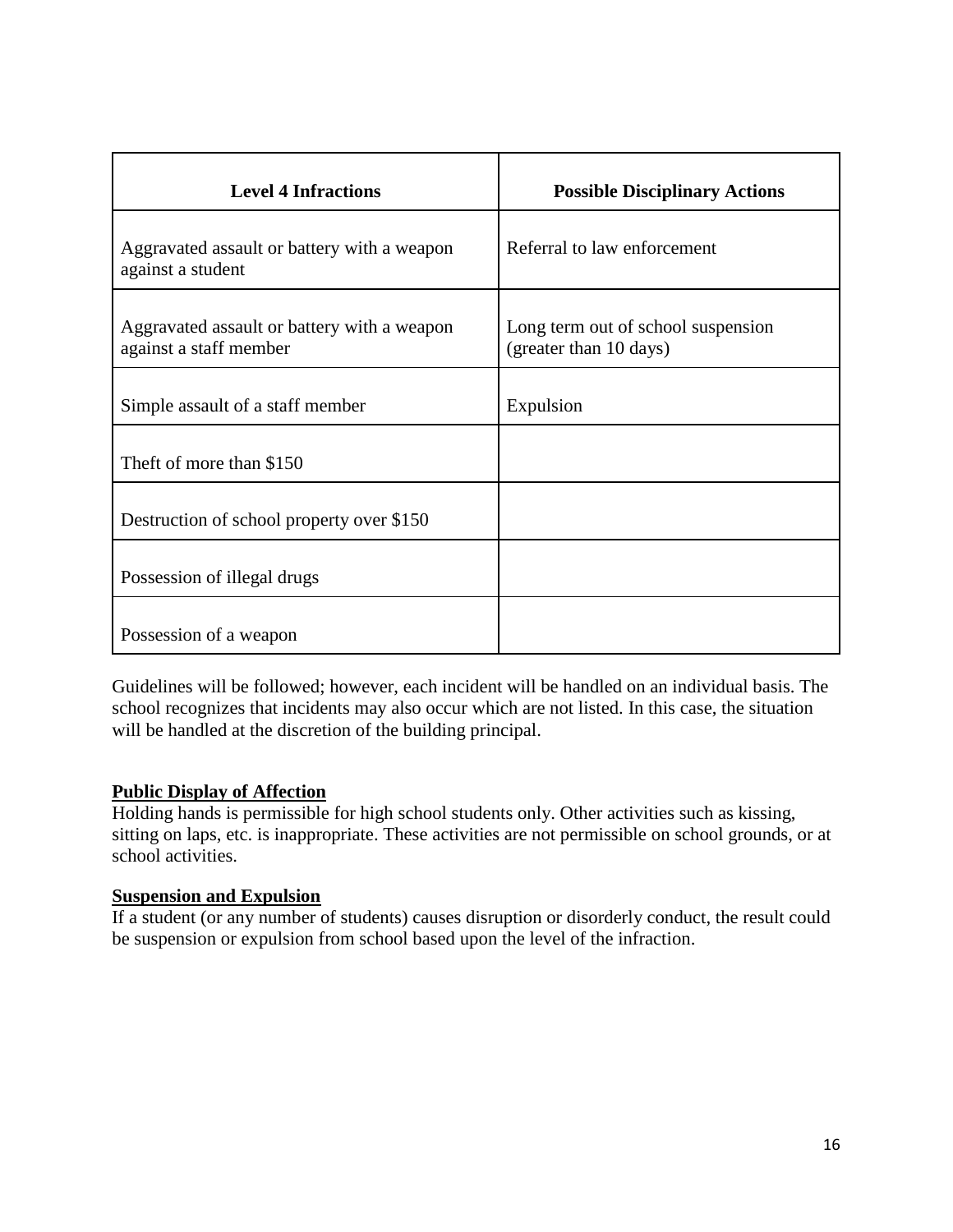### **In-School Suspension**

A. Any school administrator may assign a student to an In-School Suspension.

B. In School Suspensions may not exceed a period of five (5) consecutive school days.

C. The due process procedures listed in the USD #381 Policy Handbook will be followed in all In-School Suspension cases.

D. An attempt to contact parents/guardian shall be made before placing a student on In School Suspension.

E. Written note of In School Suspension, an explanation of the incidents involved, and a copy of the I.S.S. program may be given to the student and shall be given or mailed to parents/guardian within 24 hours of the imposed In School Suspension.

F. If placed on In School Suspension, the student and parents must agree to carry out all terms of the I.S.S. rules and regulations. If these terms are not met, Out of School suspension or other consequence shall be invoked.

G. Students will receive credit during In School suspension for all assignments completed during the in-school suspension time.

H. In School Suspension students are "not in good standing" and are prohibited from participating in school activities and programs for the duration of the suspension, until the following day. The student may practice at the discretion of the principal. "Not in good standing," status may last longer than the imposed in-school suspension depending upon the circumstances of the disciplinary infraction.

# **Rules and Obligations**

1. Students shall obtain assignments on the provided assignment sheets between 7:30-7:50 a.m. It is the student's responsibility to obtain his/her assignments.

2. Students shall arrive at the designated site by 7:50 a.m. unless special permission by the principal is granted.

3. If tardy, additional time will be assigned immediately following the school day. I.S.S. students will be dismissed from school at 3:20 P.M.

4. Students shall turn in assignment sheets to the principal upon arrival for inspection.

5. Students are expected to work on assigned schoolwork. The assignment sheet and all work will be turned in to the principal at 3:20 P.M. the same day. No further time will be given for completion of assignments.

6. Students who miss I.S.S. time for any reason shall make up the time after the originally scheduled I.S.S. (between 7:45 - 3: 20).

7. Students are not to talk, sleep, chew gum, have food or drink while on In School Suspension. 8. Students will receive a 20-minute lunch break. Students will eat school lunch or bring a sack lunch to school. Four-minute breaks will occur at the discretion of the supervisor. All breaks will take place in the assigned I.S.S. area.

9. Teachers are to provide enough work to keep the student busy for each class period the student misses. Students shall receive credit for schoolwork completed, to the satisfaction of the teacher and the principal, while on In School Suspension. Bring Accelerated Reading materials with you to I.S.S.

10. Failure to obtain necessary books, pencils, paper, or failure to abide by the regulations may result in additional In School Suspension or an Out of School Suspension.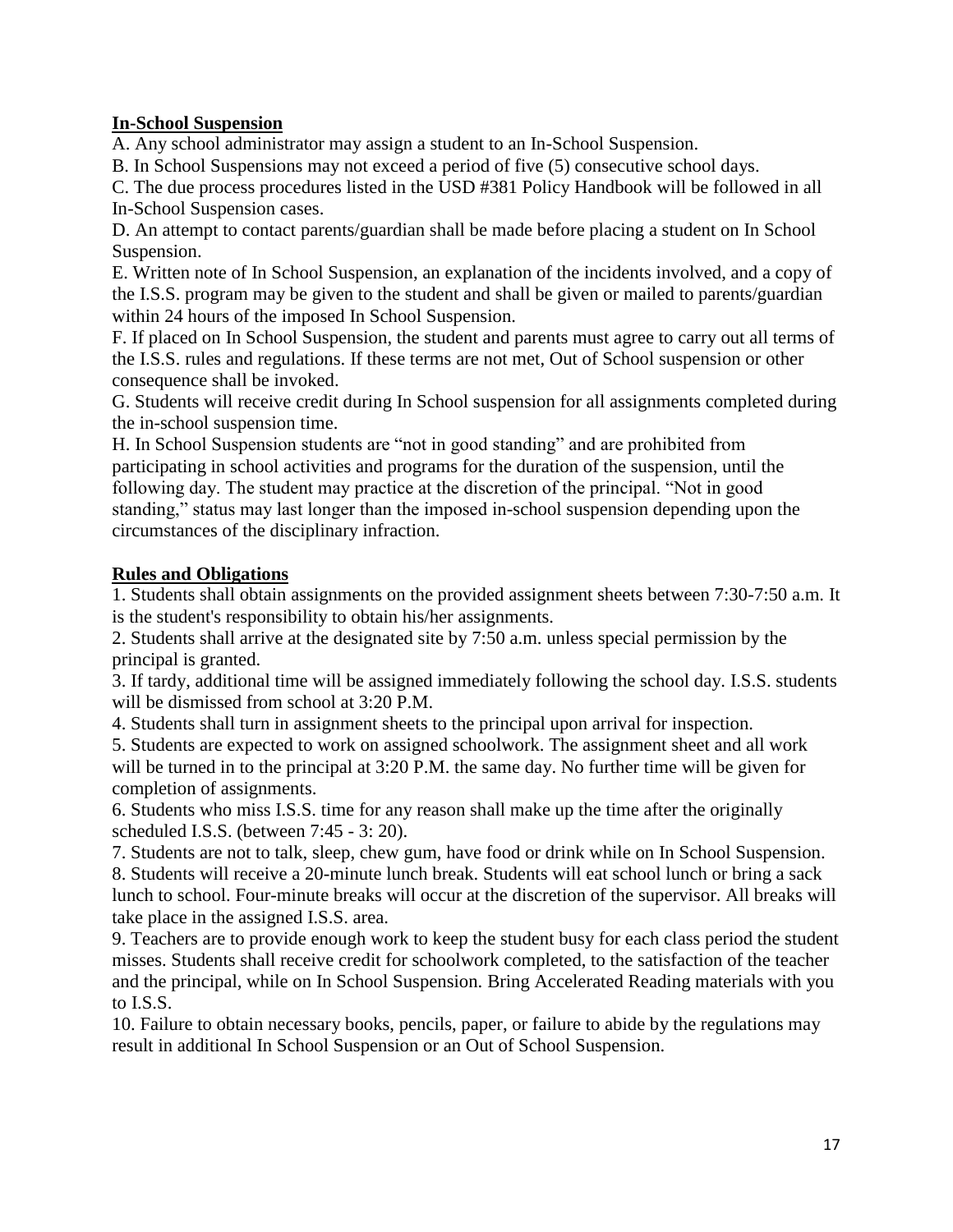11. Students on In-school suspension are considered "not in good standing," and will not be allowed on school premises, at school activities, or participate in any school function until after the first day back at school.

# **Out of School Suspension and Expulsion**

For cases of extreme disorderly conduct or refusal to cooperate, involving levels three and four of the disciplinary code, students may be sent home from one (1) to ten (10) days.

1. A student who is suspended out of school may not return until the parents have a conference with the principal. Additional faculty and staff members may be present at the conference as determined by the principal.

2. The student and parents may be required to appear before the Board of Education before being reinstated in school.

3. If the Administration and Board of Education decides that a student will not be allowed to return to school, the student will be expelled under the due process procedure.

4. Students serving out-of-school suspension will be given assignments, within one school day by his/her instructors to be completed while on suspension. The assignments are due the first day back to school. Work not submitted upon return to school will receive no credit (a zero grade). 5. Students on out-of-school suspension are considered "not in good standing," and will not be allowed on school premises, at school activities, or participate in any school function until after the first day back at school.

6. Depending upon the incident, a student may be considered "not in good standing," by the principal for student and school activities purposes longer than the out-of-school suspension.

# **Drug Dogs**

Spearville MS/HS contracts with an outside company for access to drug dogs. Drug dogs will show up randomly throughout the school year. Administration has the right to search student backpacks, lockers, locker rooms, classrooms, and vehicles on school property. Drug dogs will not search individual students.

# **Complaints and Grievances**

Any student may file a complaint with the principal concerning the application of any school rule or regulation to the student. The complaint must be in writing, filed within twenty days following the application of the rule or regulation to the student, and must specify the basis for the complaint. The principal shall investigate the complaint and inform the student of the resolution of the complaint within ten days after the complaint is filed. Students who have concerns about the application of any school rule or regulation may file a complaint through procedures established in board policy.

# **Crime Stoppers**

Spearville Jr./Sr. High School will use the local crime-stoppers theme to investigate and solve problems that arise during the school year. In the event that the Building Administrator decides that a crime-stopper reward will be used for information dealing with a crime on school premises, students should do one of the following:

- Contact one of the adult board members face to face to report the information.
- Contact one of the adult board members by phone and leave a codename to report information.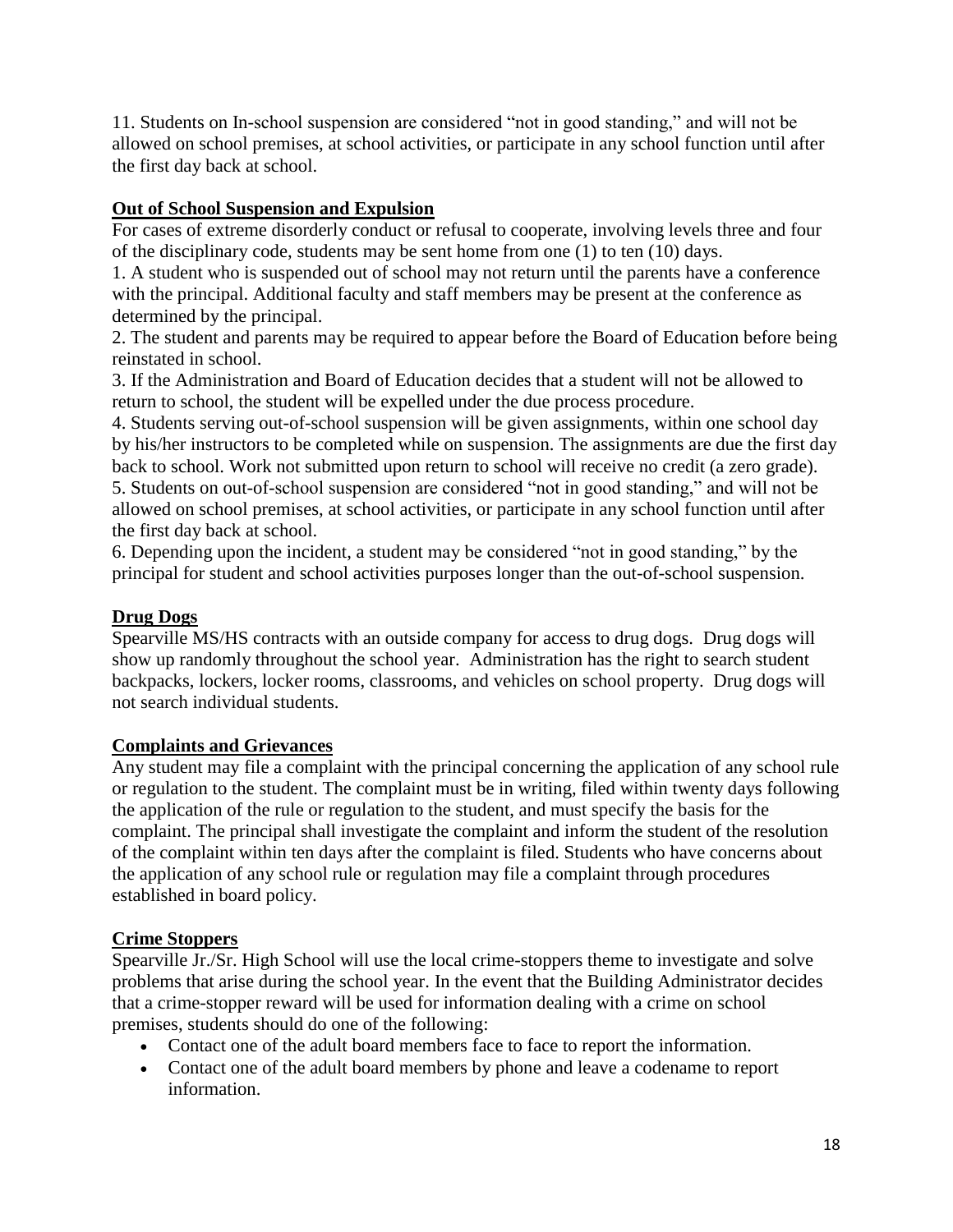- Contact local law enforcement to report information.
- Rewards will be paid for information depending on the severity of the crime committed.

#### **Instrument Rental Fees**

All students using a school instrument for the majority of the year will need to pay the band rental fee for the instrument; this includes percussion instruments.

### **Family Nights and Sundays**

All Wednesday evening practices will be finished and students gone by 6:30 p.m. Wednesday night is family night; no activities other than unavoidable ones will be scheduled on Wednesday evening. There will be no school activities scheduled on Sunday.

### **Student Meetings**

The Principal must approve all student organizational meetings. Student meetings will be held during Lancer Time on Tuesdays and Thursdays and will be scheduled on the calendar in advance in the office. Sponsors are required to attend all student meetings. Treasurers are required to keep their monthly financial statements for organizational use. Students who have a D or an F in a class will not be permitted to attend class/organizational meetings until they have a C or better in all classes.

# **Fundraising and Organizational Purchases**

A completed and signed voucher by the student officer (preferred), sponsor, and principal is required before ordering merchandise or spending organization monies. Scheduling and approval of organizational activities and fundraisers requires sponsor and principal approval. An adult must be acting in a supervisory capacity for all student activities or fundraisers.

# **Activity Trips and Transportation**

All students riding in a school vehicle to attend a school-sponsored activity must return in a school–sponsored vehicle unless one of the following conditions is met:

1. The parents or legal guardians of a student are at the activity and personally take responsibility for the student from the sponsor with a written notice.

2. The parent or legal guardian of a student comes to the school at least one day in advance of a specific activity and personally signs a form, provided by the school, which allows the student to be turned over to the responsibility of another adult after the activity. NOTES AND

TELEPHONE CALLS WILL NOT BE ACCEPTABLE. The parent / guardian must come to the school and sign the release form authorizing the student to be released to another adult.

3. In extreme emergencies, the Principal has the authority to release the student from riding school-sponsored transportation without signing the release or the one-day notice.

4. Students participating in school-sponsored activities will ride school transportation to the activity. Parents and administration must approve exceptions at least one day in advance.

5. Students are to remain seated on the bus while the bus is moving.

6. No drinks or food is allowed on the bus without sponsor approval. Absolutely no sunflower seeds. Students and sponsor(s) are responsible for cleaning up the bus.

7. Bus misconduct will result in forfeiture to ride the bus for at least one activity.

8. Loading and unloading along the activity trip route shall be limited to stops designated in advance by the Principal or the Activities Director.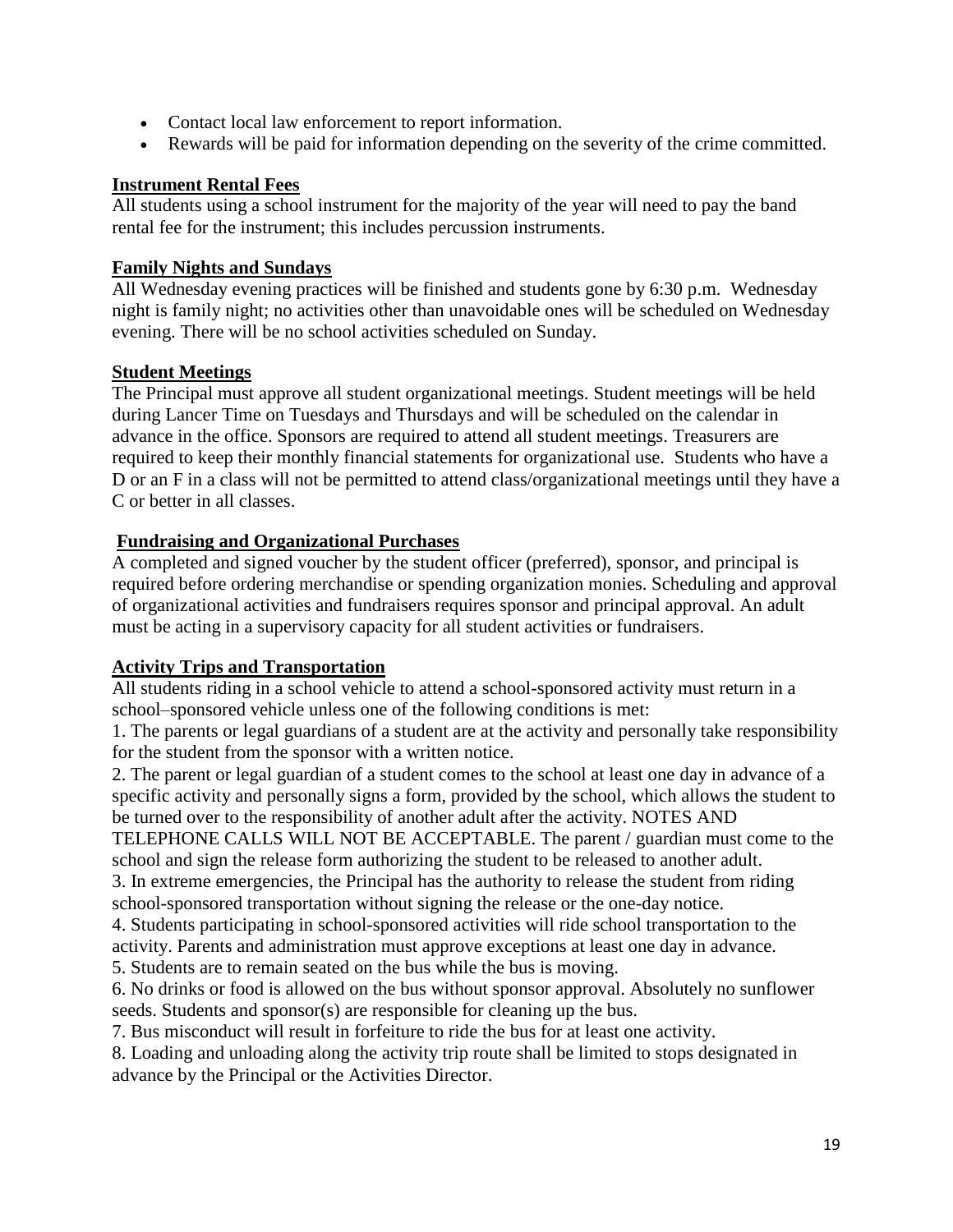9. The Board of Education has designated additional loading and unloading locations. The Larry Tasset residence (south of Spearville), Offerle Convenience Store, the KDOT parking lot or the mall parking lot in Dodge City, the Catholic Church in Wright and the Blue Herford in Ford. Students may be picked up or unloaded at these locations with notice.

# **Spearville MS/HS Eligibility Policy**

*Students involved in activities offered at Spearville Schools are recognized as official representatives of the school. Their conduct and sportsmanship on and off the school premises should display the highest possible standards.*

This eligibility policy pertains to all students, both Middle School and High School, and regulates the following:

1. An ineligible student may attend the following list of activities as directed below:

 If attendance is required for a grade; or need to work concession stand for the student's class.

2. An ineligible student may not attend the following list of activities:

- Non-Academic Field Trips, Academic Olympics, Stuco Seminars, Curricular Area Competitions, Cheerleading Camps/Seminars, Drill Team, Camps/Seminars, Spelling Bees, League Math Contest, Swiss Quiz Bowl, Honor Band and Honor Choir, Homecoming Dances, Junior/Senior Prom Activities, All-School Play, Awards Assemblies, Activities Banquet.
- Additional activities not included in the above lists will be reviewed and added to the proper attendance category as determined by the administration.

Spearville Middle School and High School will follow the KSHSAA guidelines and the following requirements:

1. Student eligibility will be based on their current nine week's grade in each class.

2. The first week a student is failing any class, they will be on probation the following week and will be required to attend study halls with the teacher(s) of the failing class(es) before school, after school and during Lancer Time. Teachers are available and in the building from 7:35 a.m. to 3:37 p.m., unless the teacher has coaching responsibilities.

3. If a student is failing any class for the second or more consecutive weeks, then they shall attend study hall with the teacher of the failing class before school, after school, and during Lancer Time. The student will be ineligible for the entire week.

4. An activity week runs from Monday through Saturday.

5. Study hall and tutorials will be held during Lancer Time on Tuesday and Thursday of each week for students who have a D or an F in any class. Tutorials will be offered before and after school Monday through Thursday each week.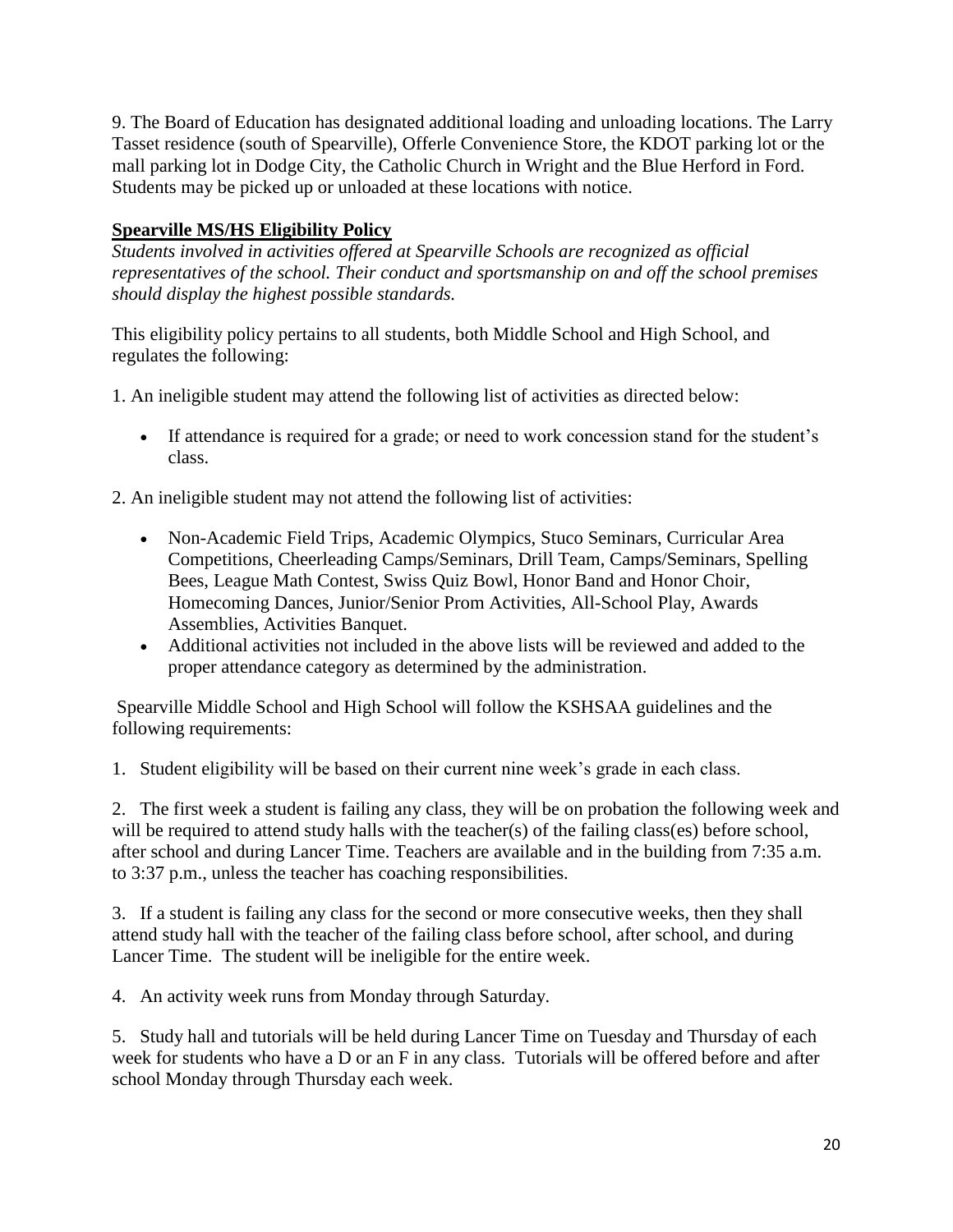6. Eligibility week runs from Monday through the next Sunday.

Students and parents/guardians will be notified of the student's ineligibility on Friday of each week.

# **Eligibility Requirements for KSHSAA**

*Below is a brief summary of important Kansas State High School Activities Association eligibility requirements. Students may consult their coach or principal for additional information.*

*1. An annual physical examination form or an optional physical exam with parental consent shall be completed and physical exam with parental*

*consent shall be completed and filed with the school prior to the first scheduled event in which the student participates.*

*2. Students shall have passed five subjects of unit weight the previous semester of attendance.*

*3. Students shall be enrolled in and attending at least five subjects of unit weight.*

*4. Students shall be a bona fide member of the school and in good standing.*

*a. Shall not be under penalty of suspension; character or conduct must not bring is credit to the school or the student.*

*b. Shall not be using any form of tobacco, illegal drugs, or alcoholic beverages, etc. at school events.*

*c. Shall not be using an assumed name while competing.*

*5. Students shall be regularly enrolled and in attendance not later than Monday of the fourth week of the semester in which they are participating;*

*6. Students shall not have more than two (2) semesters of possible eligibility in grade seven and two (2) semesters in grade eight.*

*7. Students who reach the age of 14 by the 7th grade, or 15 by the 8th grade, after September 1, shall be eligible for the remainder of that school year.*

*8. Transfer students shall be eligible if their parents have made a bona fide move to a new permanent residence in the vicinity of the new school to which the student transfers.*

*9. Students shall not have competed for money or merchandise, and shall have observed all other provisions of the Amateur and Awards Rules.*

*10. Students shall not engage in outside athletic competition in the same sport while a member of a school squad.*

*11. Students shall not be a member of a fraternity or other organization prohibited by law or by the rules of KSHSAA.*

*12. Students shall not participate in training sessions or tryouts held by colleges or other outside agencies in a sport while a member of a school*

*athletic team in an identical sport.*

# **Athletic Insurance**

Insurance coverage is compulsory for students participating in athletics. Students having private insurance are to fill out a verification form and return it to the office prior to being allowed to practice. Insurance can be purchased through the school insurance program.

# **Dual Participation**

Students will be allowed to participate in two spring sports if certain requirements are met. They must have approval of both coaches, parents, and administration. They must choose a primary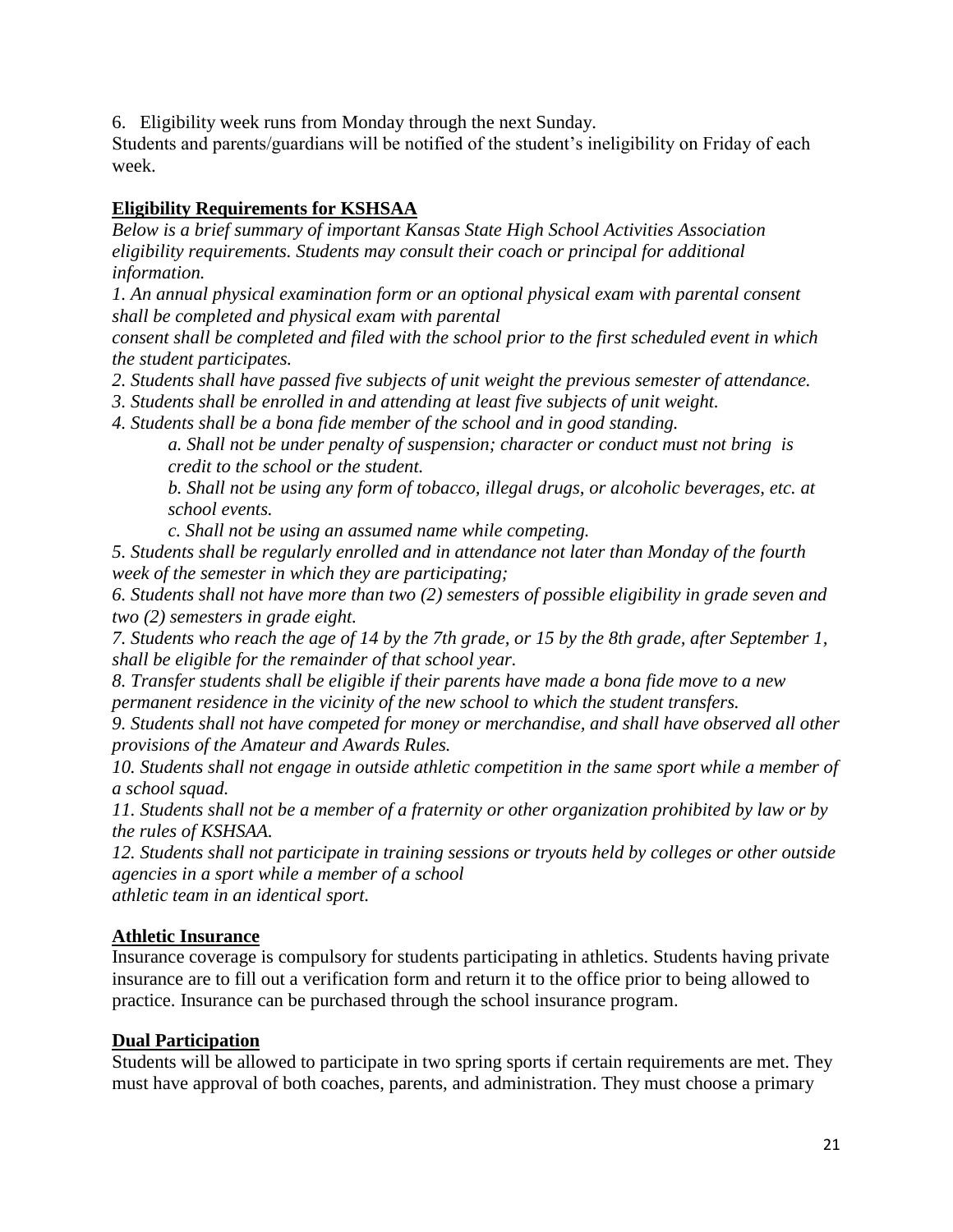sport and the primary sport takes precedence in case of a conflict. Students must maintain at least C's in all classes during the season or they will be removed from their second sport.

# **Switching Spring Sports**

Students should consider all factors when choosing a sport in the spring. Students who decide they would like to switch from one sport to another during the spring season will need to participate in no fewer than 8 practices of the new sport before being able to participate in a competition. Administration will be informed of any switch by the athlete and each of the coaching staffs.

# **Spearville Student Contract - Alcohol, Drug, and Tobacco Policy**

Student activities are an important part of the educational process offered at Spearville MS/HS. Students participate in activities on a volunteer basis or as required by curricular classes. All students who represent Spearville MS/HS in activities are held to a high level of citizenship, sportsmanship, and character. Through the experiences and responsibilities students accept while representing Spearville MS/HS in activities, the following goals will be attained: The exit outcomes for USD 381 include the following:

- To develop desirable social, communication, and basic skills
- To develop good physical and mental health
- To develop critical thinking skills
- To develop positive self-concept
- To promote good citizenship

In addition to these exit outcomes, the Spearville MS/HS School Improvement Plan states: All students will develop positive character traits.

# **Student Contract Objective**

The purpose for this student contract is twofold:

1. To provide policy information to each student and parent.

2. To assign responsibility upon each student to follow the policies of the KSHSAA,

Spearville MS/HS Handbooks, Student Activity Handbooks, Individual Activity/Team Rules and USD 381.

Each student that is involved in activities must abide by the following policies: Rule 14, Article 2 of the KSHSAA guidelines states: A student who is under penalty of suspension or whose character or conduct brings discredit to the school or to the student, as determined by the principal, is not in good standing and is ineligible for a period of time as specified by the principal.

# **Student Alcohol, Drug, and Tobacco Policy**

Students shall not unlawfully manufacture, distribute, dispense, possess or use illicit drugs, controlled substances (such as all tobacco products), vaporizers and e-cigarettes or alcoholic beverages on school district property, or at any school activity (any activity where students are representing a school club, group, team, etc. regardless of location or time of year). Any student violating the terms of this policy will be reported to the appropriate law enforcement officials, and will be subject to the following sanctions: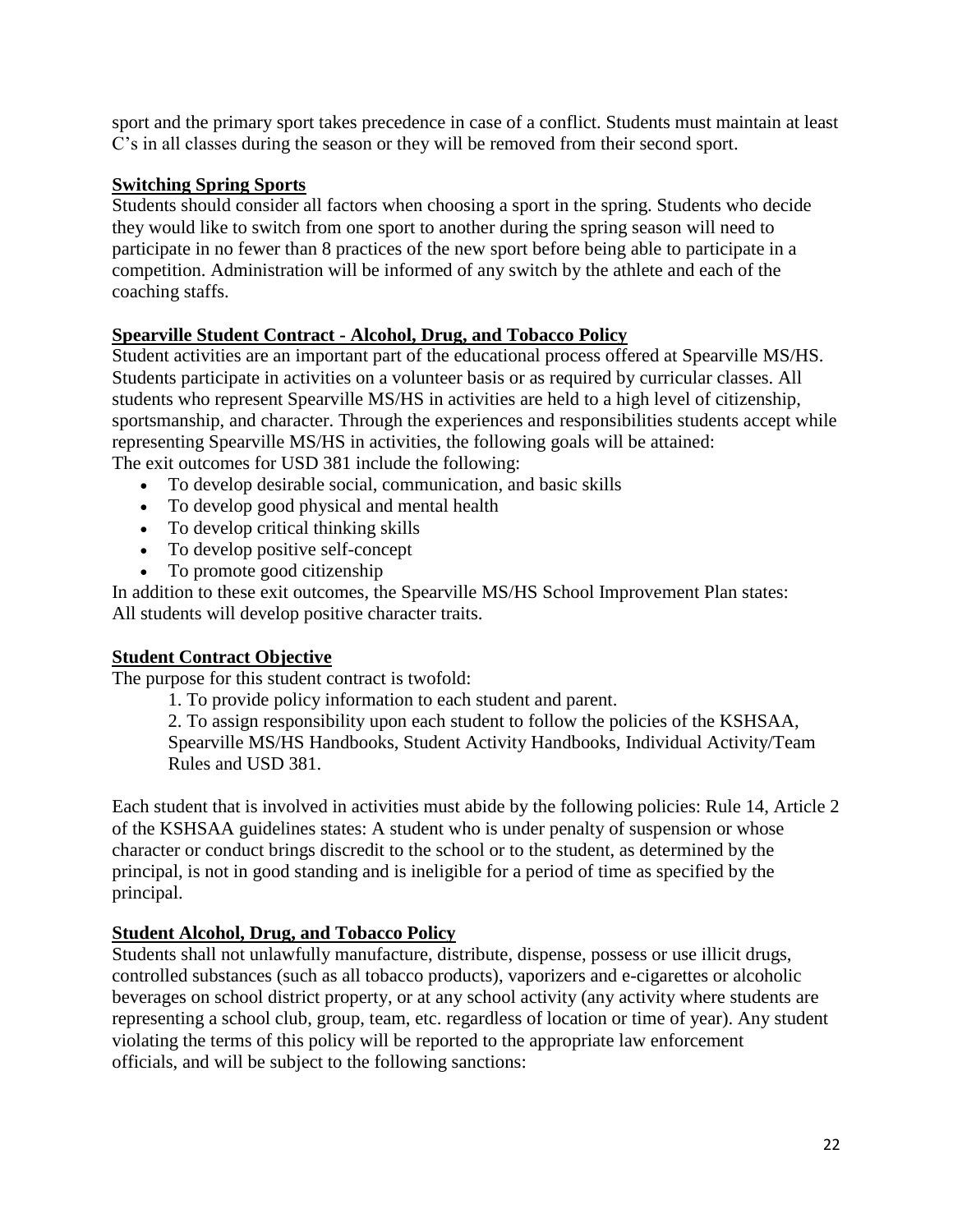### (1) First Offense.

(A). A punishment up to and including short-term suspension (up to four days);

(B). Suspension from participation in and attendance of all student activities for no more than 5 days while school is in session.

(C) The student must also successfully complete a rehabilitation program that is focused on the student's offense prior to any suspension of activities being lifted.

Addition #1 or #2 listed below may apply.

### (2) Second Offense.

(A) A punishment up to and including long-term suspension;

(B) Suspension from participation in and attendance of all student activities for 14 days while school is in session.

(C) The student must also successfully complete a rehabilitation program that is focused on the student's offense prior to any suspension of activities being lifted.

Addition #1 or #2 listed below may apply

(3) Third Offense.

(a) A punishment up to and including expulsion from school for the remainder of the year.

(b) Suspension from participation in and attendance at all school activities for the year.

Addition #1 or #2 listed below may apply

Addition #1: Suspensions for offenses occurring between the end of football season and the beginning of basketball season will begin on Monday of the calendar week that includes the first varsity basketball game of the year.

Addition #2: Suspensions for offenses occurring between the end of basketball season and the beginning of spring sports seasons will begin on Monday of the calendar week that includes the first varsity spring sports game of the year.

# **Activity Handbook: Student Activity Drug & Alcohol Policy - Further Guidelines**

A student, regardless of the quantity, shall not unlawfully manufacture, distribute, dispense, possess or use illicit drugs, controlled substances (such as all tobacco products), vaporizers and e-cigarettes or alcoholic beverages. This policy applies to students as follows:

• The policy is in effect from the beginning of pre-school year activities until the end of postschool year activities. Buffer week, holidays, days between activity seasons, vacations; all calendar days are included.

• The policy is in effect for situations occurring off of school property, which are not connected to a school activity (violations connected to school activities are subject to the on school property policy).

- Every student who is currently participating in student activities.
- Every student who will be participating at a future date in student activities.

● Every student who has participated in a student activity even though that activity has ended for the school year. Both the parents and the student are encouraged to sign a copy of this contract at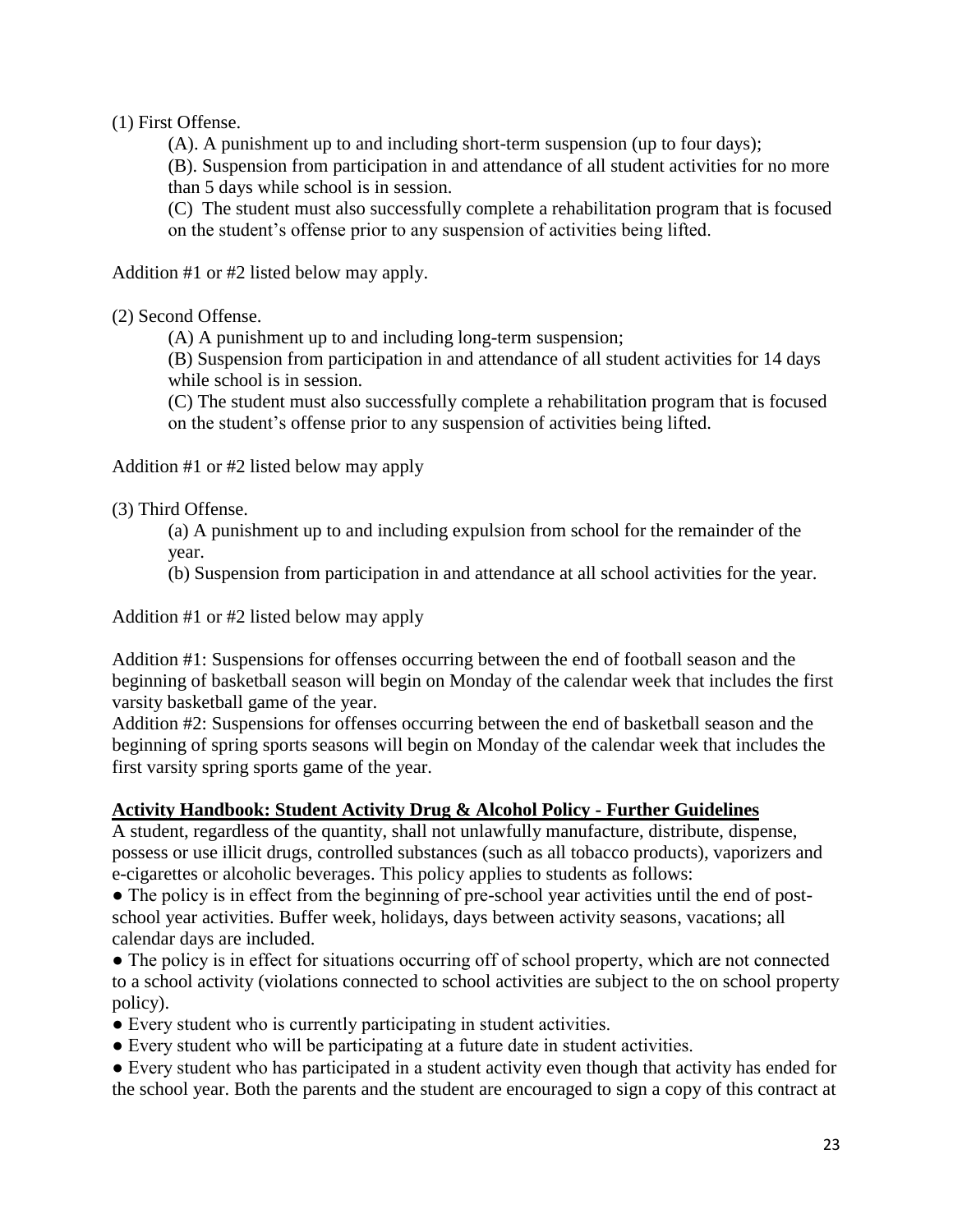enrollment time. A copy will be kept on file in the High School Office. A student will not be allowed to participate in any extracurricular activities until a form is on file in the office.

# **Sportsmanship and Behavior at Games and Activities**

# KSHSAA Citizenship/Sportsmanship

The effective American secondary school must support both an academic program and an activities program. We believe that these programs must do more than merely coexist; they must be integrated and support each other in "different" arenas. The concept of "sportsmanship" must be taught, modeled, expected, and reinforced in the classroom and in all competitive activities. Therefore, all Kansas State High School Activities Association members stand together in support of the following sportsmanship policy.

# Philosophy:

Activities are an important aspect of the total education process in the American schools. They provide an arena for participants to grow, to excel, to understand and to value the concepts of sportsmanship and teamwork. They are an opportunity for coaches and school staff to teach and model sportsmanship, to build school pride, and to increase student/community involvement; this ultimately translates into improved academic performance. Activities are also an opportunity for the community to demonstrate its support for the participants and the school, and to model the concepts of sportsmanship for our youth as respected representatives of society. SPORTSMANSHIP IS GOOD CITIZENSHIP IN ACTION!

Policy:

Sportsmanship is a general way of thinking and behaving. The following sportsmanship policy items are listed below with examples for clarification:

1. Be courteous to all participants, coaches, officials staff and fans

(Desirable Behavior) - Cheerleaders "Welcome/Good Luck" yells to opposing fans/cheerleaders; combined yells by both cheerleading squads to the entire crowd; opposing coaches and players shaking hands before and after game; applause during introduction of players, coaches and officials; players shaking hand of opponent fouling out while both sets of fans recognize player's performance with applause; all showing concern for injured player; respectfully addressing officials during competition and thanking them for their performance, regardless of agreement with all calls; host school should extend hospitality to visiting players, coaches, cheerleaders, and fans.

(Unacceptable Behavior) – The following behaviors are examples: Fans reading newspapers, turning their backs, making disrespectful actions, etc. during introduction of opponents; yelling, waving, etc. during opponent's free throws; derogatory yells, chants, songs, gestures, including "goodbye," "air ball," "you, you," "what's the score?", "warm up the bus," and other expressions.

2. Know the rules and respect the official's decisions.

(Desirable Behavior) - Use every opportunity to promote understanding of the rules of the contest within the school and community; players utilize the team captain or coach for clarification of the call; accept the decisions of the officials; cheerleaders lead fans in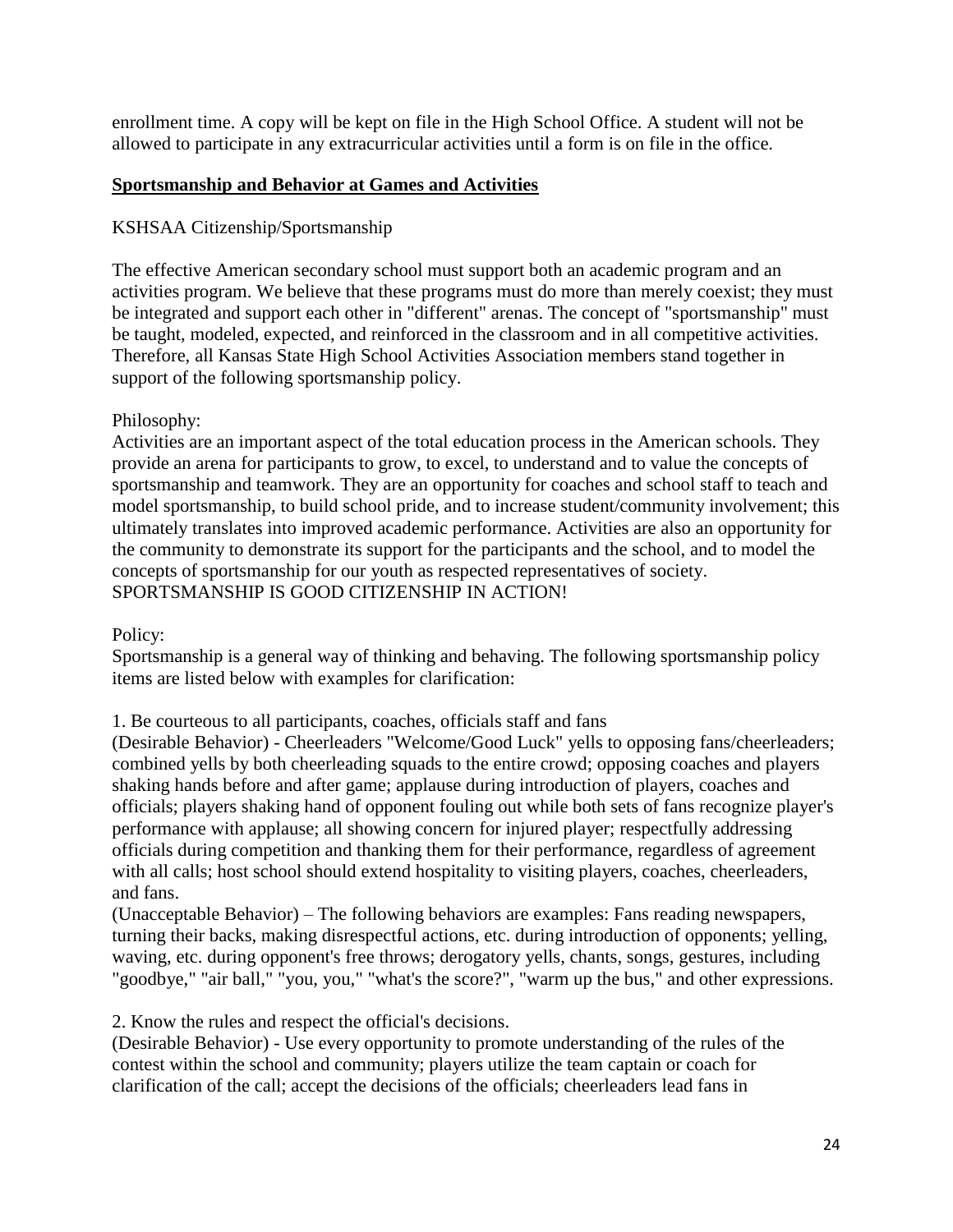positive school yells in a positive manner; cooperate with the news media in interpretation of clarification of rules.

(Unacceptable Behavior) - Booing or heckling an official's decision; criticizing the merits of officiating; displays of temper and arguing with an official's call; derogatory remarks toward the official.

3. Win with character and lose with dignity.

(Desirable Behavior) - Handshakes between opposing players and coaches at end of contests, despite the outcome; opposing players, coaches and fans engaging in friendly conversations before and following contest; treating competition as a game, not a war; applause at end of contest for performance of all players.

(Unacceptable Behavior) - Yells that antagonize your opponents, when you feel you have won the game; refusing to shake hands or give recognition to winner or good performance; blame loss on officials, coaching, individual player's performance, or other rationalizations; victory celebrations on the playing surface.

4. Display appreciation for good performance regardless of the team.

(Desirable Behavior) - Coach/players search out opposing participants to recognize them for outstanding performance or coaching; all fans recognize an outstanding participant's performance by applause, regardless of its impact on the contest; discuss outstanding performance of opponent with visiting and home fans.

(Unacceptable Behavior) - Laughing, pointing finger, name calling, etc. of opponents in an attempt to distract; to degrade an excellent performance by opponents.

5. Exercise self-control and reflect positively upon yourself, team, and school.

(Desirable Behavior) - Support the activity by learning yells of cheerleaders and displaying total unity as fans in following their lead.

(Unacceptable Behavior) - Displays of anger, boasting, use of profanity, bouncing beach balls, antics that draw attention to you instead of the contest; doing own yells instead of following lead of the cheerleaders; doing unsportsmanlike yells/gestures like "you, you, you!" while pointing finger at fouling opponent.

6. Permit only positive sportsmanlike behavior to reflect on your school or its activities. (Desirable Behavior) - Positively encourage those around you to display only sportsmanlike conduct; report poor sportsmanship to school officials; boards of education insist that sportsmanship be a priority; administrators help coaches to teach, model and reinforce sportsmanship; recognize coaches for sportsmanlike conduct; coaches will play those who exhibit positive sportsmanship; administrators will take appropriate action to ensure sportsmanlike behavior.

(Unacceptable Behavior) - Fans, players, coaches, administrators, or board of education's unwillingness to get involved and take a stand to defend the main principles of school activities teaching and promotion of sportsmanship.

# **Enforcement procedure**

1. Violations of the Code of Ethics, KSHSAA rules and regulations or sportsmanship regulations by member schools and/or individuals shall be subject to consideration by the KSHSAA.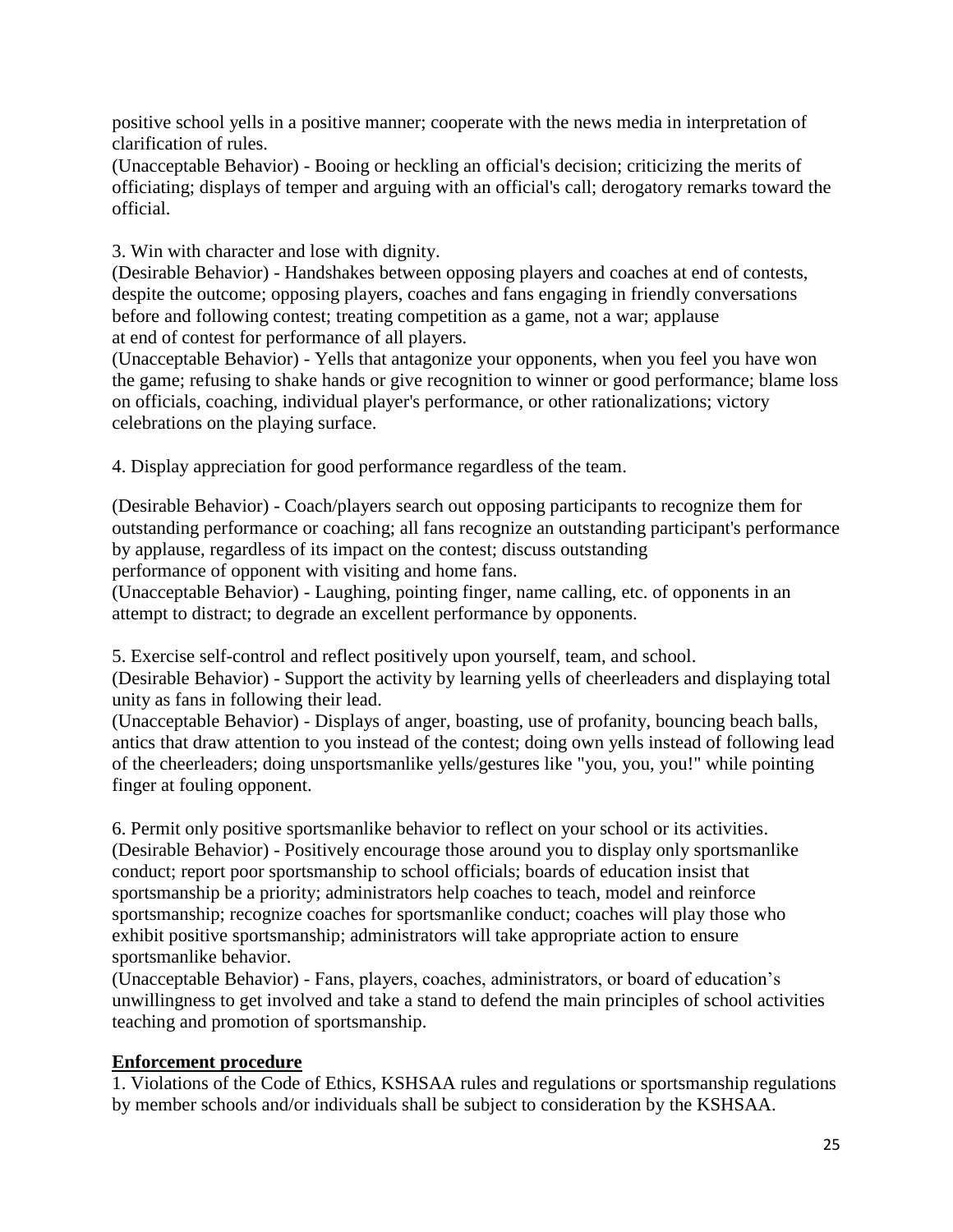2. Actions may result as a reprimand, probation or suspension of the school and/or individual depending upon the degree of the violation.

3. If a member school is not willing to impose disciplinary measures acceptable to the KSHSAA, a hearing (informal or formal) will be held and restrictions imposed by the KSHSAA.

4. School/coaches are encouraged to use the NCR Report Form to call attention to the KSHSAA any unusual situations, positive or negative, immediately following the contest.

5. If a problem is severe, then the KSHSAA should be notified by telephone so the situation can be followed up right away.

# **Additional guidelines**

Students who fail to measure up to proper standards of conduct will be subject to disciplinary action. Extracurricular activities shall be considered a privilege to be enjoyed by those who act in accordance with the best interests of the school. The principal may end participation in any activity to any student he considers to be acting or to have acted improperly. Students who represent Spearville Schools should be on their best behavior at all times.

# **Guidelines to communication with coaches**

Please keep in mind that Spearville coaches, assistant coaches and administrators have the team's and student's best interest at hand at all times. We expect our coaches to be open to communication from players and parents during the school year and a sport season. [DH9] Regardless of the season, coaches are attempting to develop each athlete's abilities so that the abilities of all the team members are improved. Each athlete will be given a fair opportunity to compete for the available positions on the team. It is our promise that playing time decisions made by coaches are based on the abilities and performance that each player displays to the coaches on the playing field or court. These decisions are not personal. These decisions are made with the best interest of the team and each individual player in mind. We understand that there may be times of frustration for athletes and parents that need to be discussed with the coach. In an attempt to help student athletes and their parents to better understand how to communicate with our Spearville Lancer coaching staff, the following guidelines have been created:

1.) Please remember that lines of communication between student athletes, parents and coaches are always open, and encouraged. If you are uncertain how to approach a coach, please contact the high school office.

2.) If you have concerns please contact the coach first. If you are emotional over an incident a 24 hour cooling off period is suggested. Please do not talk to coaches after games.

3.) Coaches will maintain open contact with parents at all times. Parents will be notified of major concerns, injuries, as well as students that quit the team.

4.) In attempt to maintain issues of confidentiality, please contact the coach at school if you have a concern. The coach will contact you as soon as possible. Please note, our coaches cannot discuss other students.

5.) Parent communication is encouraged and welcome. If there is a breakdown in communication, please contact the administration so a meeting can be scheduled to discuss your situation.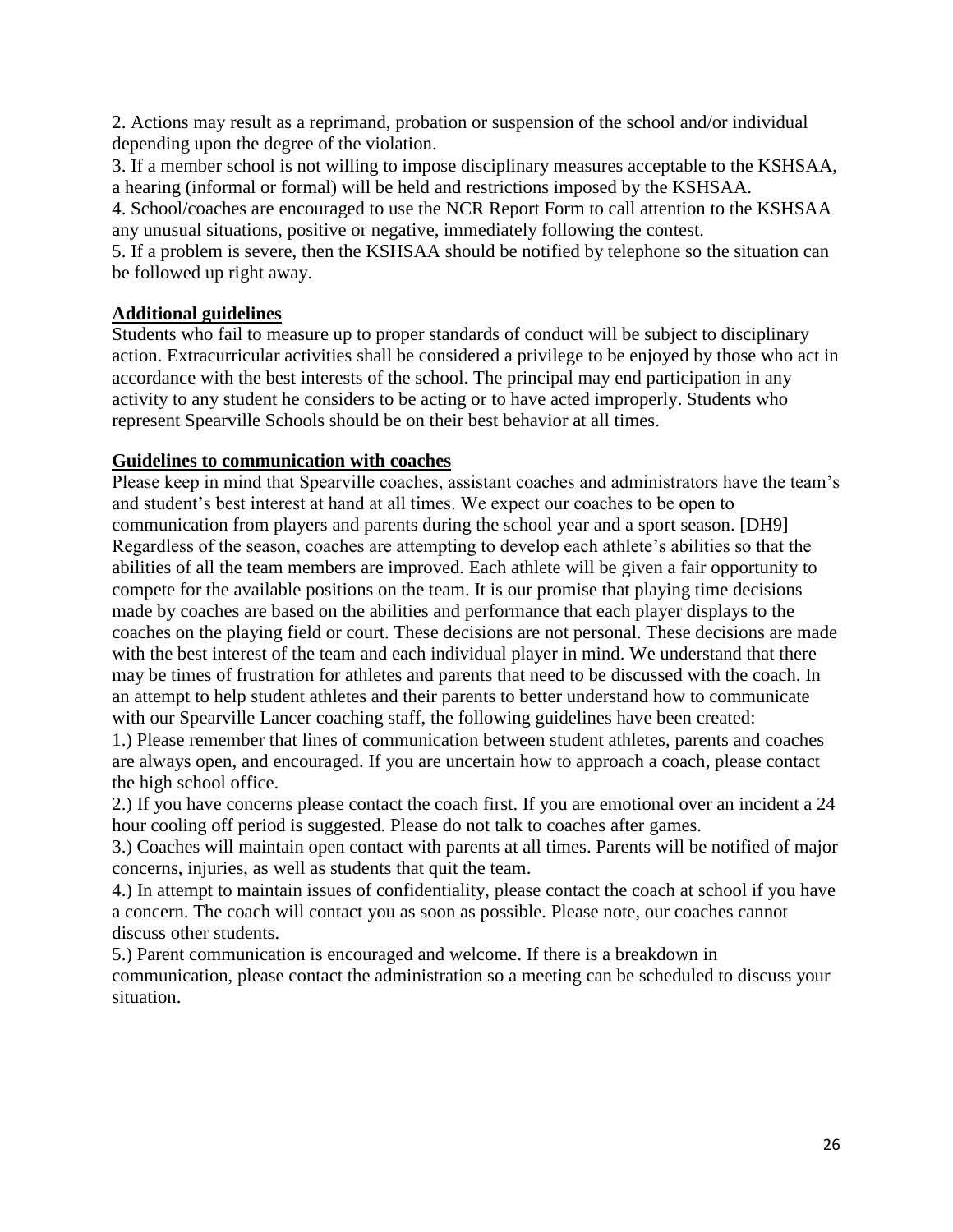# **Library**

Students and teachers are welcome to use the library. The librarian and student assistants are happy to assist you at any time. If you have questions or problems, please ask for help. Materials must be checked out on the computer for the time of use. Accounts are listed under your student identification number. Magazines and marked reference books are to remain in the library for general use. Materials that are lost or damaged must be paid for in order to replace them. No food and drink will be allowed in the Library.

# **Additional Middle School Policies and Guidelines**

# **Academic Council**

Middle School Academic Council shall consist of: Principal, Counselor, a minimum of two-core classroom Teachers, and Parents.

1. Students will be referred to the Academic Council by teachers, parents, or administration.

2. The Academic Council will determine the academic program for the student.

3. Students who are in jeopardy of not passing their classes will have a meeting prior to February of each school year. Parents, students, teachers, counselor, and the principal will be involved in the meeting to create a plan of action for the student. A final decision regarding whether or not to retain the student will be made towards the end of April.

# **Middle School Retention Policy**

All students receiving a 59% or lower yearly semester grade average in any course shall be subject to an academic review conducted by the principal. Parents may also request a meeting of the middle school academic council as part of the academic review. Academic recommendations shall be made to the Superintendent and Board of Education. Possible recommendations are:

1) promotion without summer school programming,

2) promotion with successful summer school programming,

3) promotion or retention following unsatisfactory summer school performance, or

4) grade retention without summer school programming. Students failing four core courses or failing any combination of 5 core/non-core courses will be retained for the

next academic year.

Core Courses: English, Science, Mathematics, Social Studies, Computers / Keyboarding, Technology, and Reading

Non-Core Courses: Band, Chorus, Art, Foreign Languages, Physical Education

# **Non-discrimination Statement**

Spearville – Windthorst Unified School District #381, Spearville, Kansas, shall not discriminate against any individual on the basis of race, color, national origin, sex, disability, age, or religion in the admission or access to, or treatment, or employment in the district's programs and activities which it operates.

Any incident of discrimination in any form shall promptly be reported to an employee's immediate supervisor, the building principal or the district compliance coordinator for investigation and corrective action by the building or district compliance officer. Any employee who engages in discriminatory conduct shall be subject to disciplinary action, up to and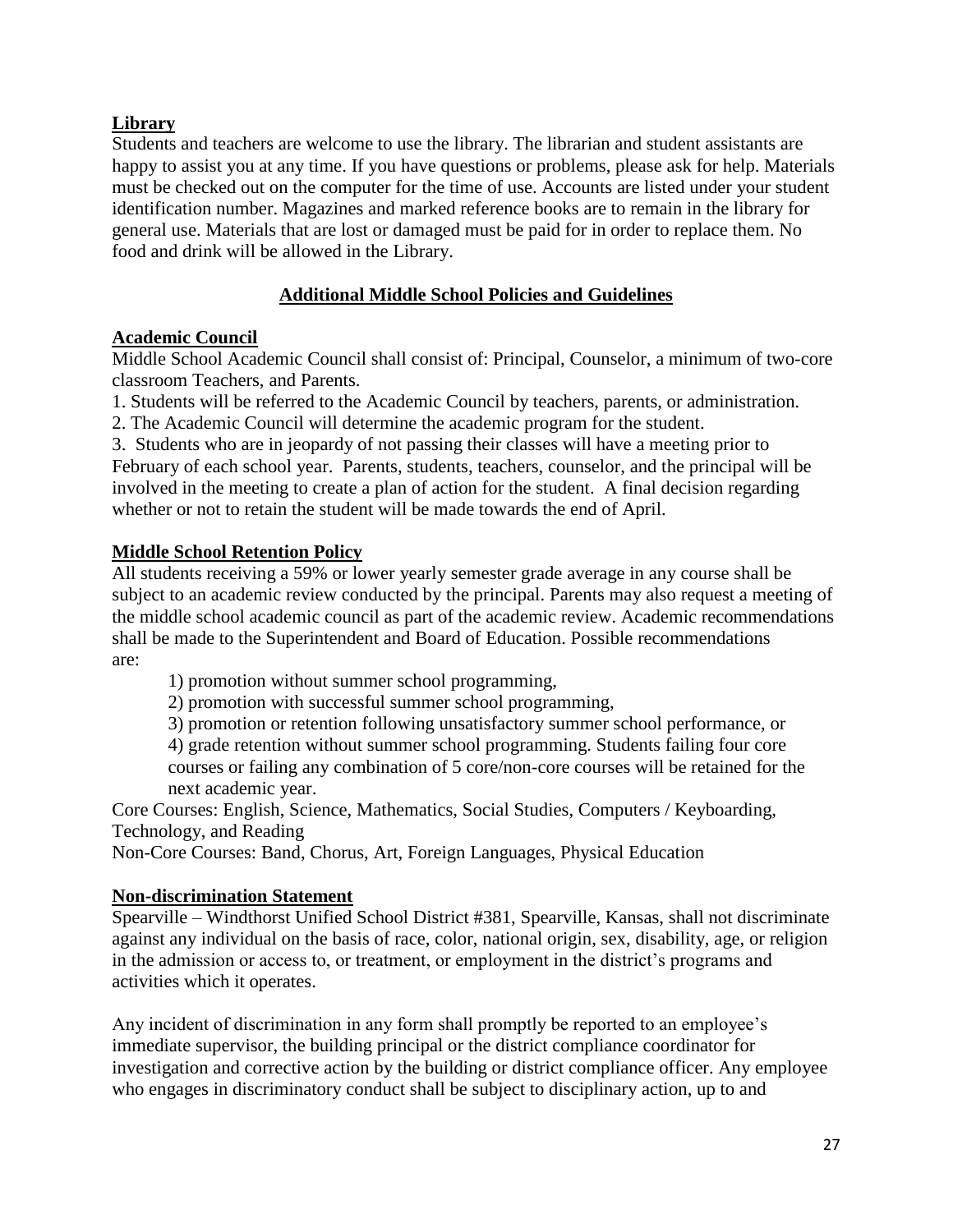including termination. Any student who engages in discrimination may be reprimanded and counseled to refrain from such conduct. Any student who continues to engage in discriminatory conduct will be disciplined in a manner deemed appropriate by the administration, up to and including suspension or expulsion from school. Discrimination against any individual on the basis of race, color, national origin, sex, disability, age, or religion in the admission or access to, or treatment, or employment in the district's programs is prohibited. The USD 381 District Counselor, has been designated to coordinate compliance with nondiscrimination requirements contained in Title VI and Title VII of the Civil Rights Act of 1964, Title IX of the Education Amendments of 1972, Section 504 of the Rehabilitation Act of 1973, and the Americans with Disabilities Act (ADA) 1998.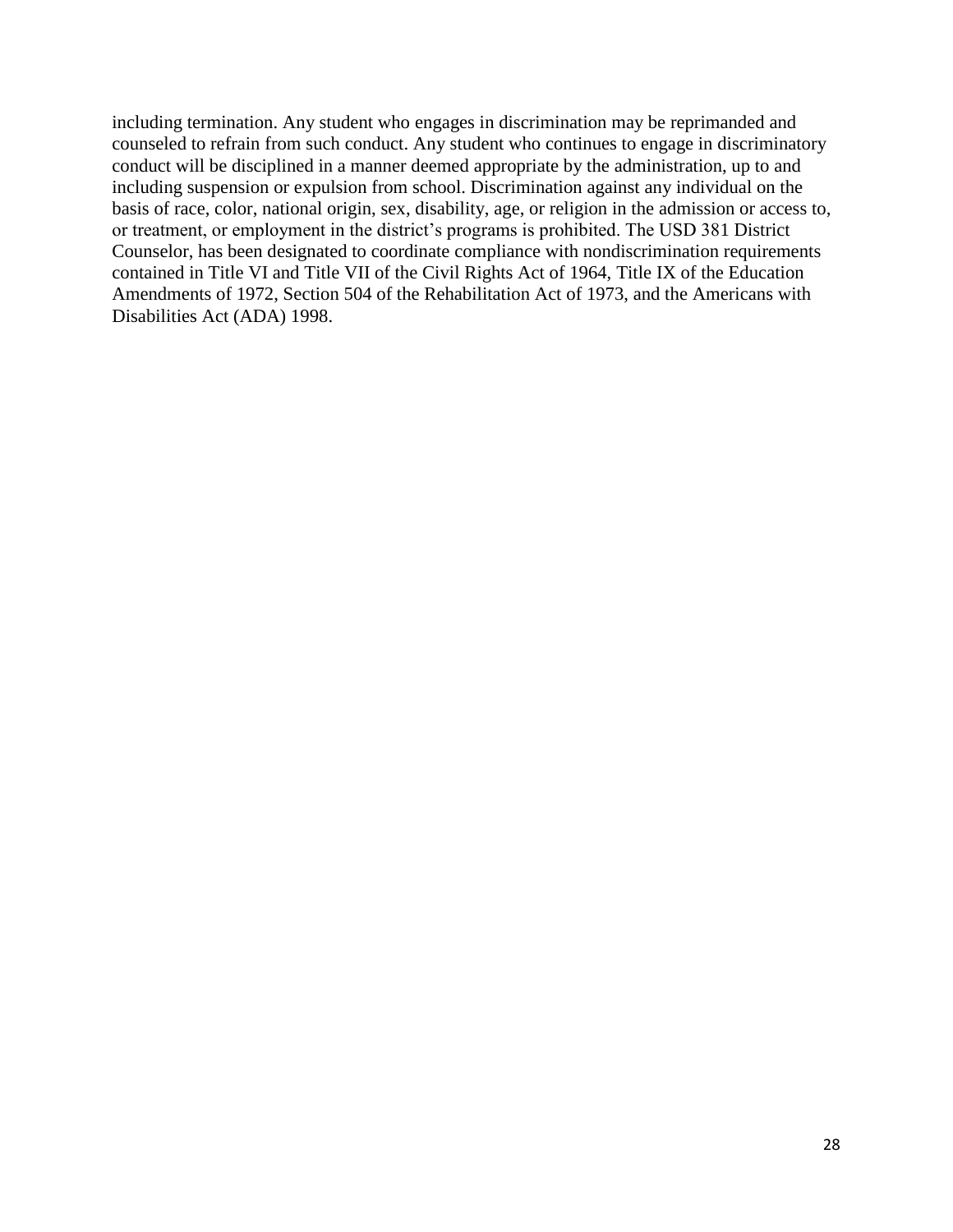#### **Sexual Harassment**

Sexual harassment will not be tolerated in the school district. Sexual harassment of employees or students of the district by board members, administrators, certificated and support personnel, students, vendors, and any others having business or other contact with the school district is strictly prohibited. Sexual harassment shall include, but not be limited to, unwelcome sexual advances, requests for sexual favors, and other verbal or physical conduct of a sexual nature when: 1) submission to such conduct is made either explicitly or implicitly a term or condition of an individual's employment; 2) submission to or rejection of such conduct by an individual is used as the basis for employment decisions affecting such individual; or 3) such conduct has the purpose or effect of unreasonably interfering within an individual's work performance or creating an intimidating, hostile or offensive working environment.

Sexual harassment may result from verbal or physical conduct or written or graphic material. Sexual harassment may include, but is not limited to: verbal harassment or abuse; pressure for sexual activity; repeated remarks to a person, with sexual or demeaning implication; unwelcome touching; or suggesting or demanding sexual involvement accompanied by implied or explicit threats concerning a student's educational status. Students who believe that they have been subject to sexual harassment should discuss the problem with their principal, guidance counselor or teacher.

If students feel that the situation has not been resolved in a reasonable amount of time or manner, then the student should contact the next person in authority.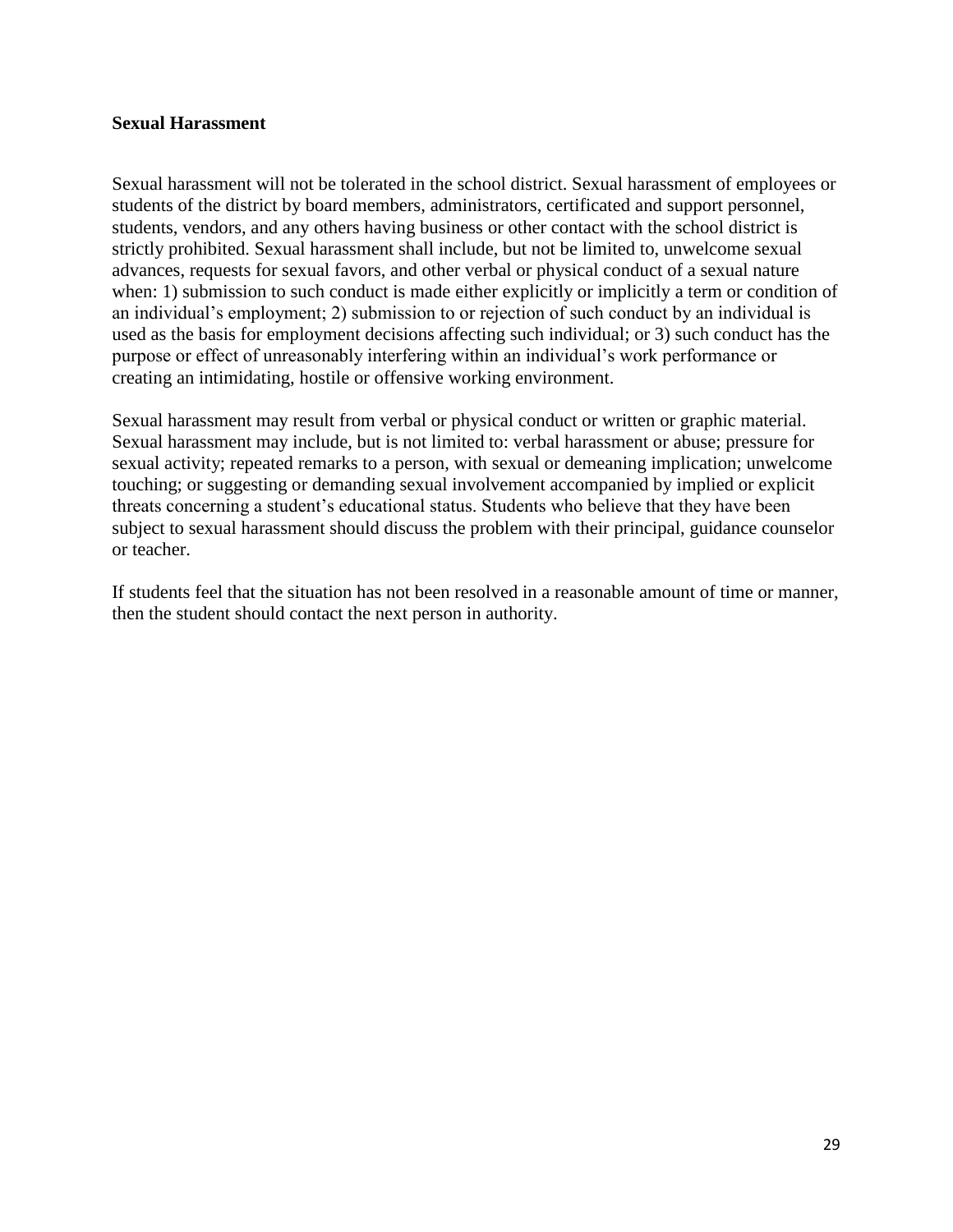# **USD 381 Emergency Safety Interventions (See JRB, JQ, JQA, and KN) GAAF**

The board of education is committed to limiting the use of Emergency Safety Interventions ("ESI"), such as seclusion and restraint, with all students. The board of education encourages all employees to utilize other behavioral management tools, including prevention techniques, deescalation techniques, and positive behavioral intervention strategies. This policy shall be made available on the district website with links to the policy available on any individual school pages. In addition, this policy shall be included in at least one of the following: each school's code of conduct, school safety plan, or student handbook.

# Definitions (See K.A.R. 91-42-1)

"Emergency Safety Intervention" is the use of seclusion or physical restraint when a student presents an immediate danger to self or others. Violent action that is destructive of property may necessitate the use of an emergency safety intervention.

"Seclusion" requires all three of the following conditions to be met: (1) the student is placed in an enclosed area by school personnel; (2) the student is purposefully isolated from adults and peers; and (3) the student is prevented from leaving, or reasonably believes that the student will be prevented from leaving, the enclosed area.

"Chemical Restraint" means the use of medication to control a student's violent physical behavior or restrict a student's freedom of movement.

"Mechanical Restraint" means any device or object used to limit a student's movement.

"Physical Restraint" means bodily force used to substantially limit a student's movement.

"Physical Escort" means the temporary touching or holding the hand wrist, arm, shoulder, or back of a student who is acting out for the purpose of inducing the student to walk to a safe location.

"Time-out" means a behavioral intervention in which a student is temporarily removed from a learning activity without being confined.

# USD 381 Emergency Safety Interventions GAAF-2

#### Prohibited Types of Restraint

All staff members are prohibited from engaging in the following actions with all students:

- Using face-down (prone) physical restraint;
- Using face-up (supine) physical restraint;
- Using physical restraint that obstructs the student's airway;
- Using physical restraint that impacts a student's primary mode of communication;

• Using chemical restraint, except as prescribed by a licensed healthcare professional for treatment of a medical or psychiatric condition; and

● Use of mechanical restraint, *except:*

o Protective or stabilizing devices required by law or used in accordance with an order from a licensed healthcare professional;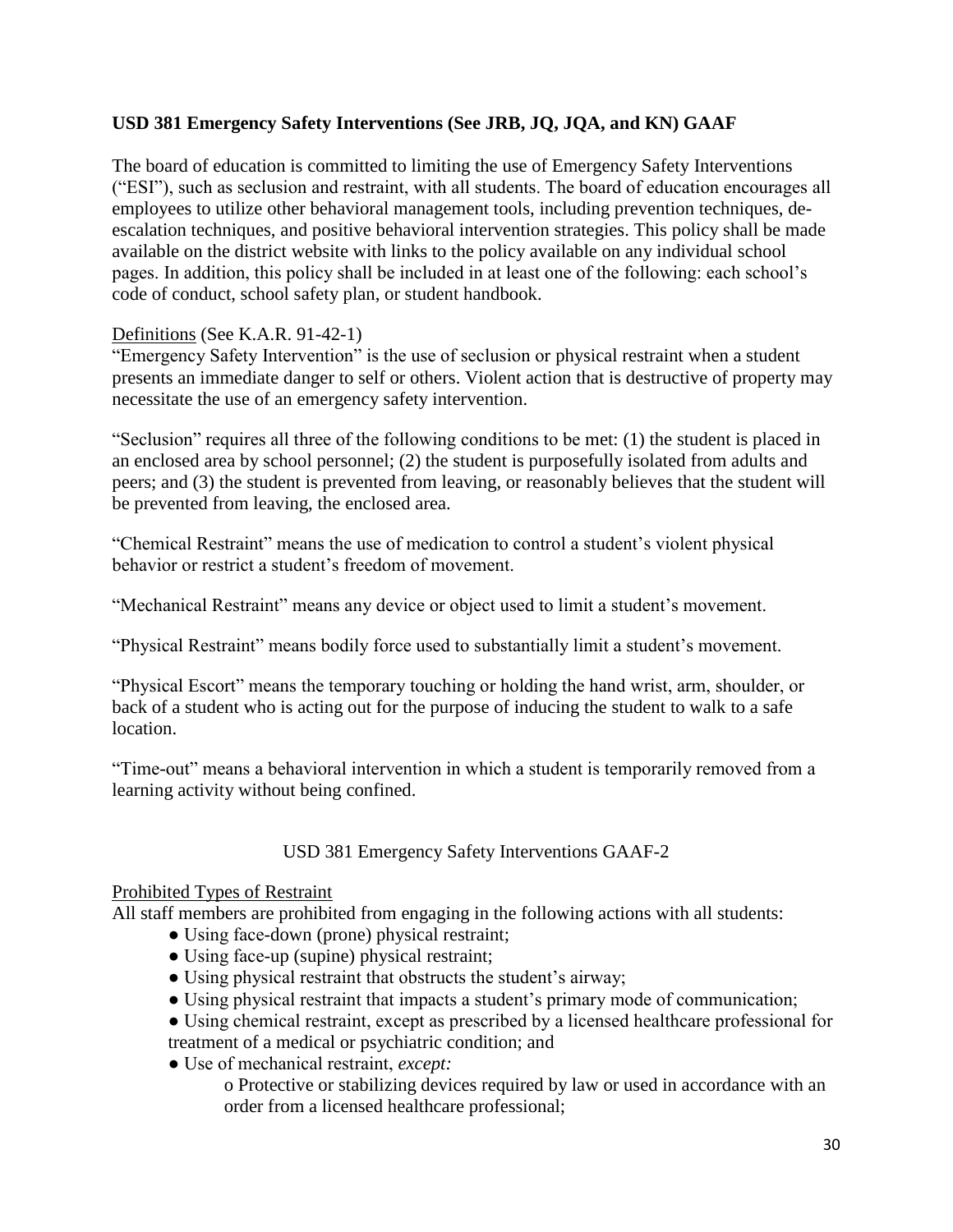o Any device used by law enforcement officers to carry out law enforcement duties; or o Seat belts and other safety equipment used to secure students during transportation. Training

All staff members shall be trained regarding the use of positive behavioral intervention strategies, de-escalation techniques, and prevention techniques. Such training shall be consistent with nationally recognized training programs on the use of emergency safety interventions. The intensity of the training provided will depend upon the employee's position. Administrators, licensed staff members, and other staff deemed most likely to need to restrain a student will be provided more intense training than classified staff who do not work directly with students in the classroom. District and building administration shall make the determination of the intensity of training required by each position. Each school building shall maintain documentation regarding the training that was provided and a list of participants.

USD 381 Emergency Safety Interventions GAAF-3

# Documentation

The principal or designee shall provide written notification to the student's parents any time that ESI is used with a student. Such notification must be provided within two (2) school days. In addition, each building shall maintain documentation any time ESI is used with a student. Such documentation must include all of the following:

- Date and time of the intervention,
- Type of intervention.
- Length of time the intervention was used, and
- School personnel who participated in or supervised the intervention.

All such documentation shall be provided to the building principal, who shall be responsible for providing copies of such documentation to the superintendent on at least a biannual basis. At least once per school year, each building principal shall review the documentation of ESI incidents with appropriate staff members to consider the appropriateness of the use of ESI in those instances.

#### Reporting Data

District administration shall report ESI data to the state department of education as required. Local Dispute Resolution Process The board of education encourages parents to attempt to resolve issues relating to the use of ESI informally with the building principal and/or the superintendent before filing a formal complaint with the board. In the event that the complaint is resolved informally, the administrator must provide a written report of the informal resolution to the superintendent and the parents and retain a copy of the report at the school. The superintendent will share the informal resolution with the board of education and provide a copy to the state department of education.

USD 381 Emergency Safety Interventions GAAF-4

If the issues are not resolved informally with the building principal and/or the superintendent, the parents may submit a formal written complaint to the board of education by providing a copy of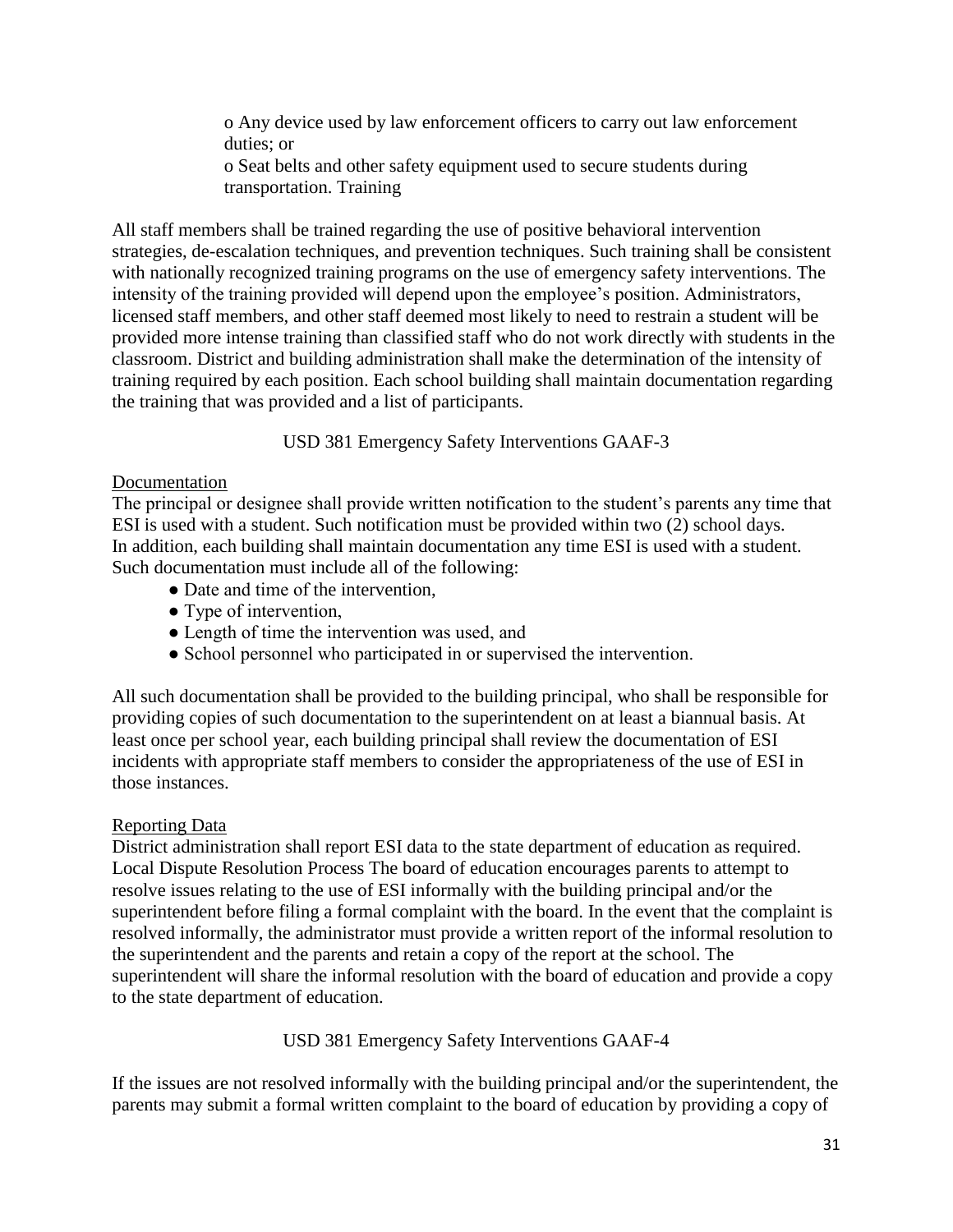the complaint to the clerk of the board and the superintendent. Upon receipt of a formal written complaint, the board president shall assign an investigator to review the complaint and report findings to the board as a whole. Such investigator may be a board member, a school administrator selected by the board, or a board attorney. Such investigator shall be informed of the obligation to maintain confidentiality of student records and shall report the findings and recommended action to the board in executive session.

Any such investigation must be completed within thirty (30) days of receipt of the formal written complaint by the board clerk and superintendent. On or before the 30t h day after receipt of the written complaint, the board shall adopt a report containing written findings of fact and, if necessary, appropriate corrective action. A copy of the report adopted by the board shall be provided to the parents, the school, and the state board of education.

Approved: KASB Recommendation – 6/13

USD 381 SPEARVILLE

ESI Acknowledgement Form

Kansas regulations now require that we provide all parents with notice of our written policies regarding Emergency Safety Interventions ("ESI"). Our district policy is available on our website. In addition, we will provide a copy of the policy at any time upon request. Please select one of the following options:

I have been informed of the district's policy, and I do not want a copy of the policy.

I have been informed of the district's policy, and I do want a copy of the policy. By my signature below, I acknowledge that I have received a copy of the policy.

\_\_\_\_\_\_\_\_\_\_\_\_\_\_ \_\_\_\_\_\_\_\_\_\_\_\_\_\_\_\_\_\_\_\_\_\_\_\_\_\_\_\_\_\_\_\_\_\_ DATE PARENT SIGNATURE